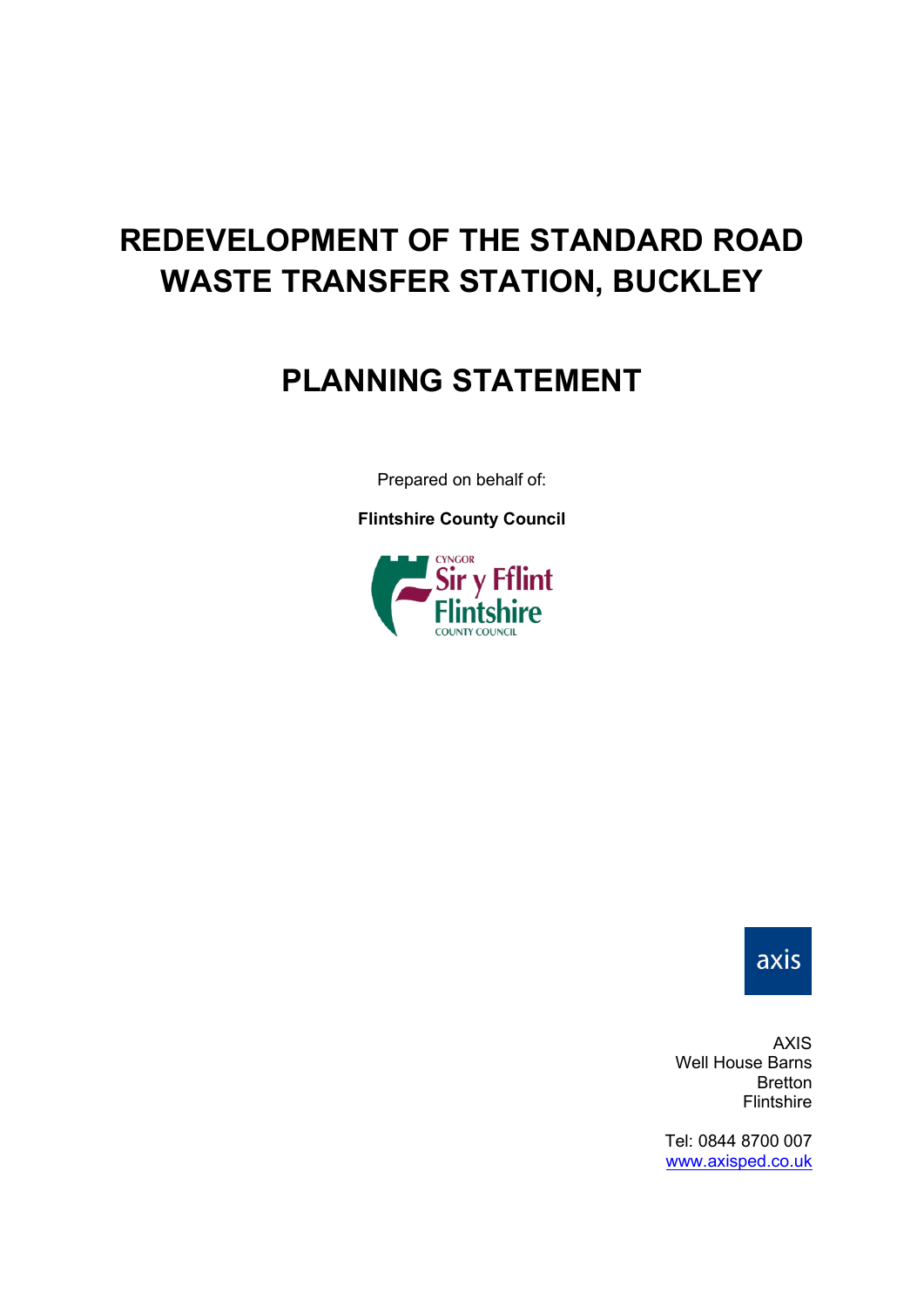# **CONTENTS**

| 1.0        |  |
|------------|--|
| 1.1        |  |
| 1.2        |  |
| 2.0        |  |
| 2.1        |  |
| 2.2        |  |
| 2.3        |  |
| 2.4        |  |
| 3.0        |  |
| 3.1        |  |
| 3.2        |  |
| 3.3        |  |
| 3.4        |  |
| 3.5        |  |
| 3.6        |  |
| 3.7<br>3.8 |  |
| 3.9        |  |
| 3.10       |  |
| 3.11       |  |
| 3.12       |  |
| 3.13       |  |
| 4.0        |  |
| 4.1        |  |
| 4.2        |  |
| 4.3        |  |
| 4.4        |  |
| 4.5        |  |
| 4.6        |  |
| 4.7        |  |
| 5.0        |  |
| 5.1        |  |
| 5.2        |  |
| 6.0        |  |

## **LIST OF FIGURES AND DRAWINGS**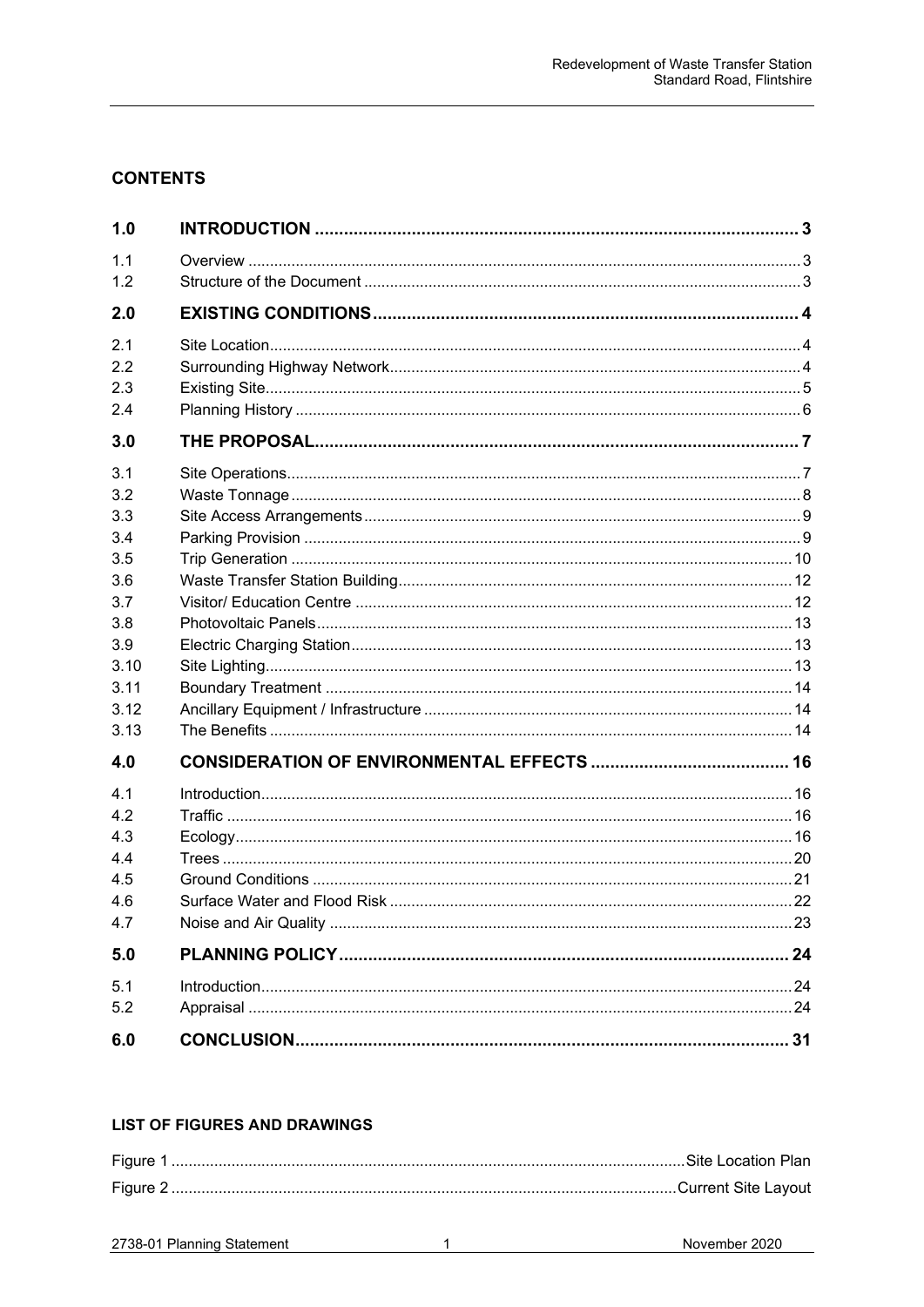# **APPENDICES**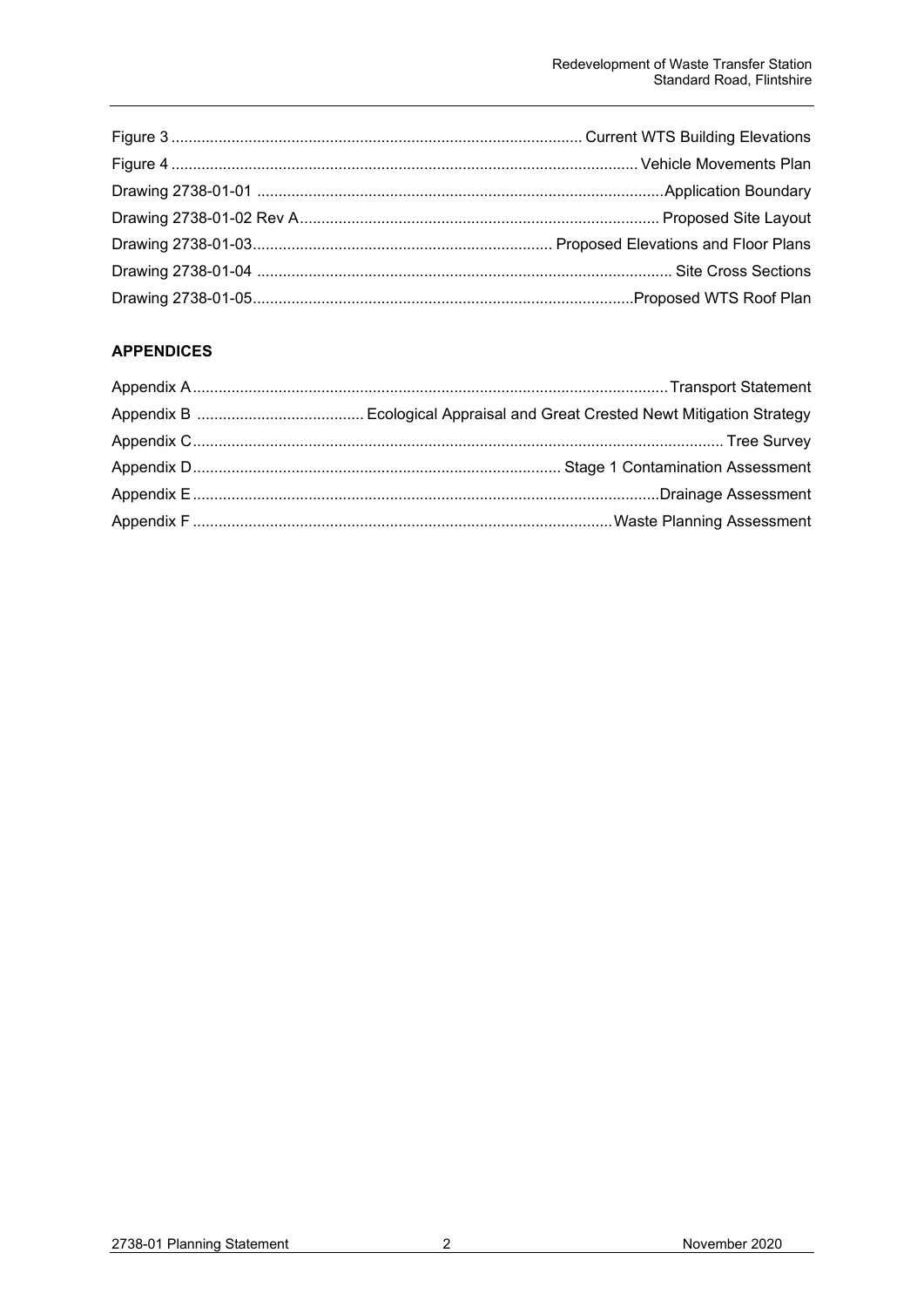# <span id="page-3-0"></span>**1.0 INTRODUCTION**

#### <span id="page-3-1"></span>**1.1 Overview**

1.1.1 Axis, on behalf of Flintshire County Council, has prepared this planning statement for an application for planning permission to redevelop the existing waste transfer station ("WTS") at Standard Road, Buckley ("the Site"). The development ("The Proposal") will comprise the demolition of an existing WTS and replacement with a larger, modern WTS (including a visitor and welfare facility), associated development and a vehicle charging station. Standard Road and Globe Way will be rearranged to accommodate the larger unit and provide better vehicular access and circulation.

## <span id="page-3-2"></span>**1.2 Structure of the Document**

- 1.2.1 This Planning Statement comprises six sections. Section 2.0 provides a description of the Site and the planning history. Section 3.0 explains the Proposed Development. Section 4.0 summarises the environmental considerations relevant to the Proposal. Section 5.0 provides an appraisal of the key planning policies. Section 6.0 draws concise conclusions.
- 1.2.2 This statement is supported by technical appendices, including a Waste Planning **Assessment**
- 1.2.3 In preparing this planning application, detailed consideration was given as to whether an Environmental Impact Assessment (EIA) was required to accompany the application. On the  $19<sup>th</sup>$  August 2020 a letter was sent on behalf of the Applicant, to Flintshire County Council Planning Department requesting a formal screening opinion be adopted in accordance with Regulation 6 of the Town and Country Planning (Environmental Impact Assessment) (Wales) Regulations 2017. On 8<sup>th</sup> September 2020, Flintshire County Council, in their capacity as local planning authority, confirmed in writing their formal opinion that the application is not required to be supported by an EIA. Notwithstanding, this statement provides an appraisal of the relevant environmental considerations.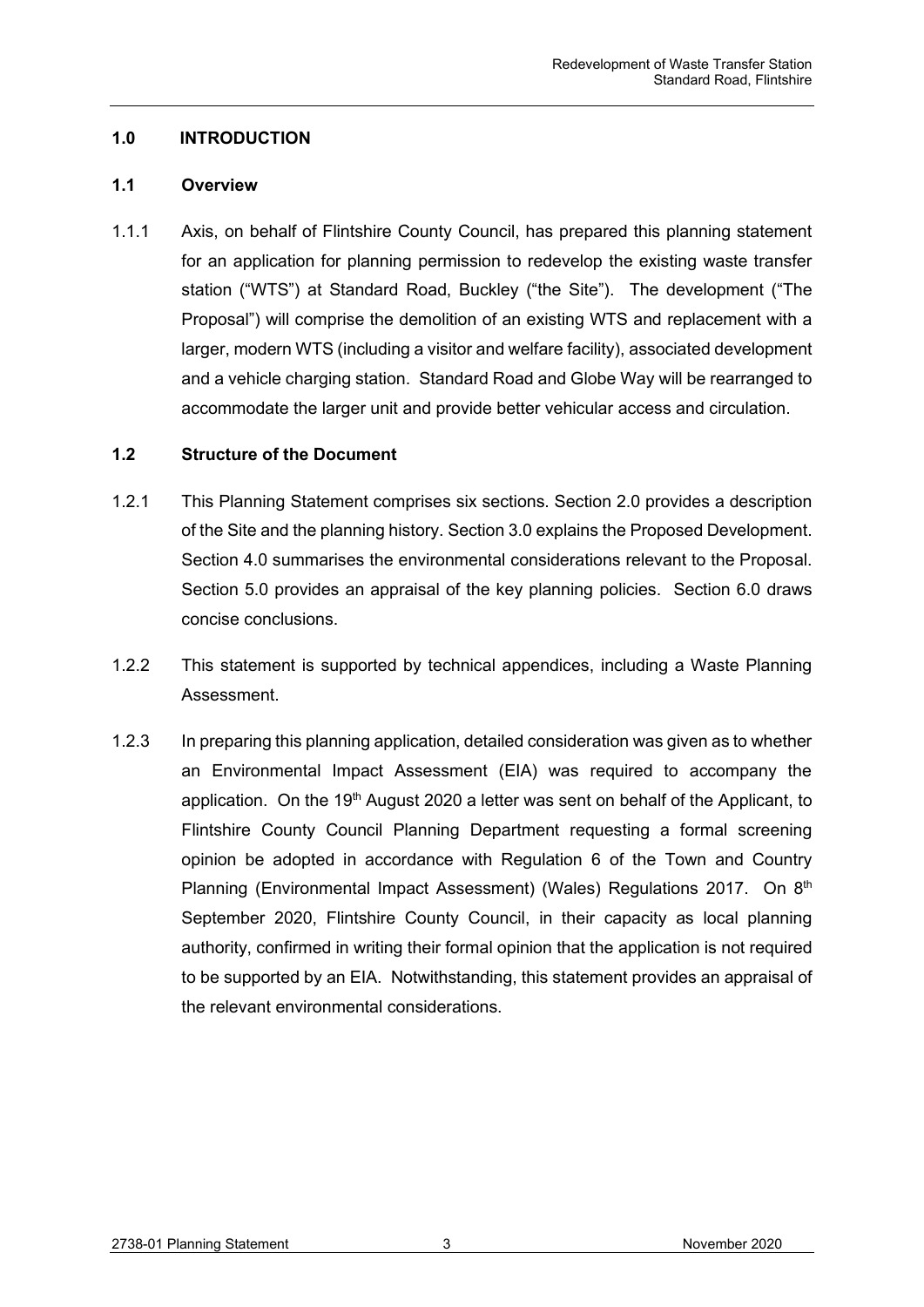# <span id="page-4-0"></span>**2.0 EXISTING CONDITIONS**

#### <span id="page-4-1"></span>**2.1 Site Location**

- 2.1.1 The Site is located within the Spencer Industrial Estate, approximately 1.4 km northeast of Buckley. The WTS is situated at the corner of Standard Road and Globe Way.
- 2.1.2 The Site location is illustrated in **Figure 1** appended and inserted below.



# *Figure 1: Site Location Plan*

# <span id="page-4-2"></span>**2.2 Surrounding Highway Network**

- 2.2.1 The Site is surrounded by several industrial and servicing units accessed from Standard Road and Globe Way.
- 2.2.2 Standard Road is a single carriageway, with a useable width of between 5.5m and 7.5m. On either side of the carriageway, areas for parking and servicing are provided.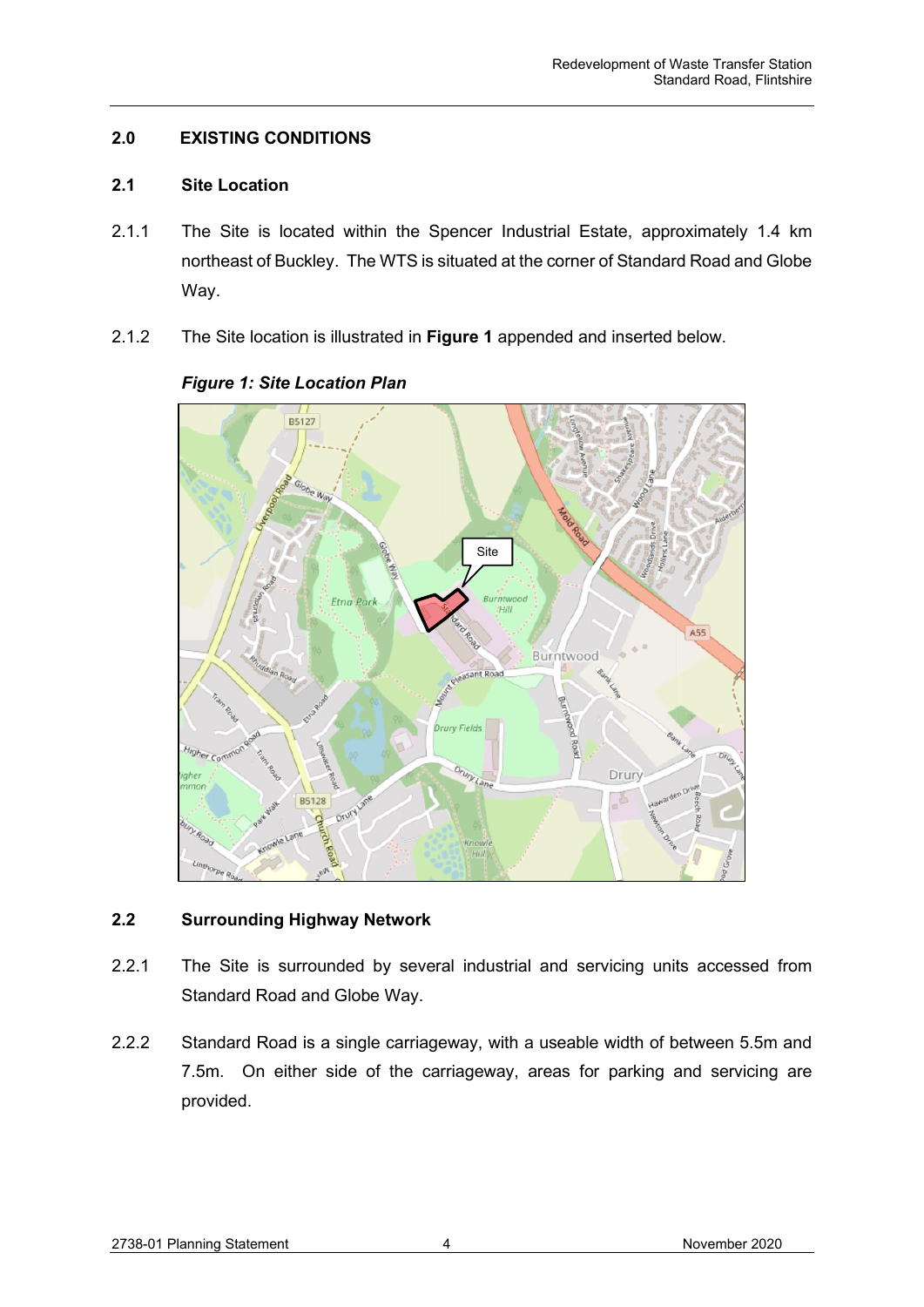- 2.2.3 To the south, Standard Road links to Mount Pleasant Road, which in turn connects to Drury Lane to the south and Burntwood Road to the east. Burntwood Road provides access to the wider residential area, including public transport facilities.
- 2.2.4 To the northwest of the Site, Standard Road meets Globe Way at a large T-junction. Globe Way has a carriageway width of between 6.5m and 7.0m. A footway is provided on the eastern side of the carriageway linking to the wider footway network on Liverpool Road.
- 2.2.5 Liverpool Road is a distributor road providing the most convenient access to the strategic road network, namely the A494 via St David's Park Interchange and the A55 via Junction 34.

# <span id="page-5-0"></span>**2.3 Existing Site**

- 2.3.1 The Site area is approximately 0.95 hectares, comprising a roughly rectangular shape with the existing WTS storage building, a service yard and offices on the opposite side of Standard Road. The existing WTS building has a Gross Floor Area (GFA) of circa 650 sq.m.
- 2.3.2 The operation of the existing WTS involves the importation of recyclable household waste from kerbside collections, the manual processing and bulking of the material, and exportation elsewhere via articulated vehicles. The WTS also accepts bagged food waste which is bulked up for onward transportation.
- 2.3.3 The current Site layout is shown on **Figure 2** appended and inserted below.

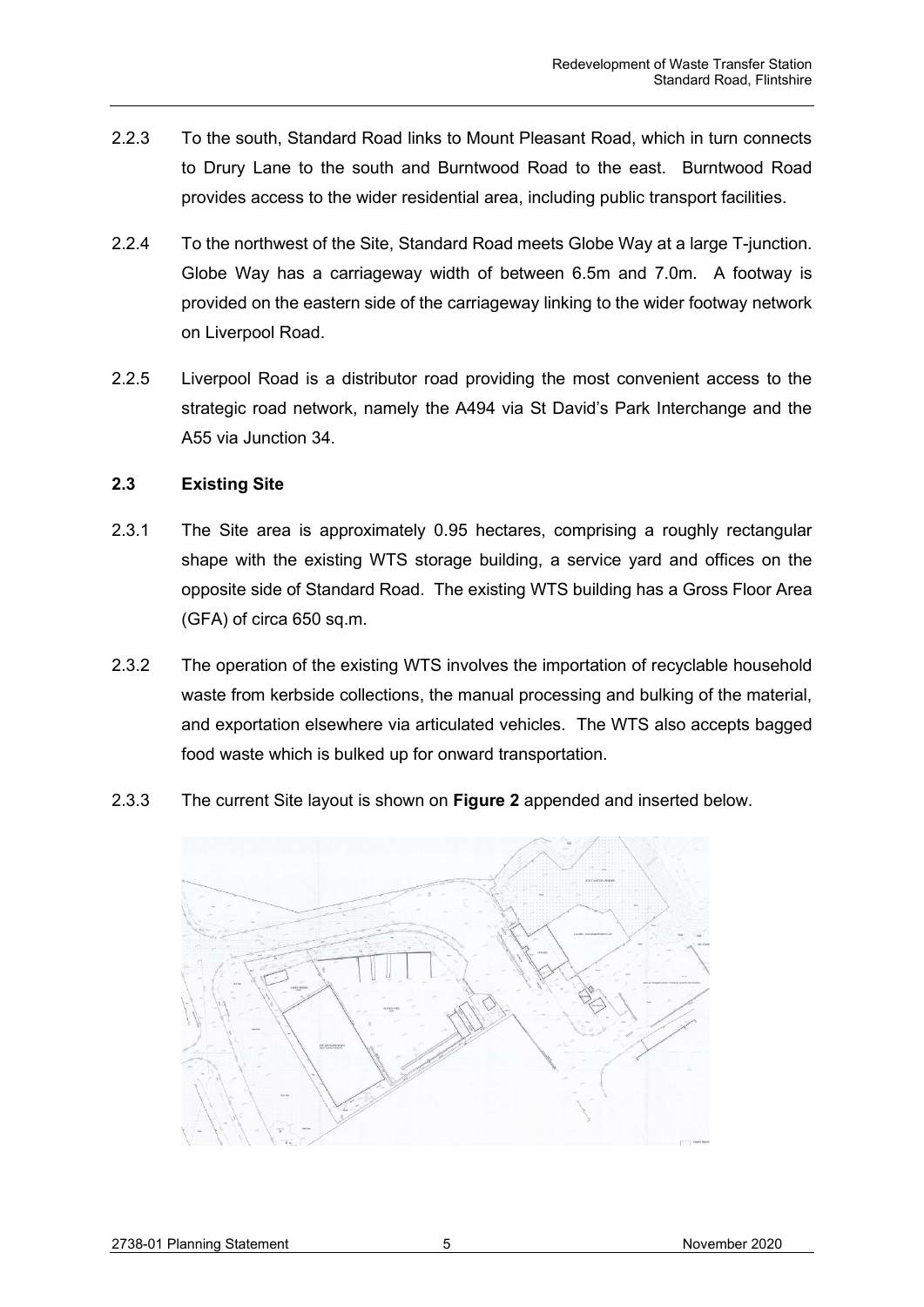# <span id="page-6-0"></span>**2.4 Planning History**

- 2.4.1 The Site has a limited recent planning history.
- 2.4.2 The current planning permission for the Site was granted in 2005 (ref: 037899). This provided for the construction and operation of a waste transfer building and enclosed yard area. The permission was granted subject to 22 planning conditions.
- 2.4.3 The most recent application at the Site is application reference 049740 which was approved in October 2012 for the construction of an education centre with continuation of activities at adjoining materials recycling facility, improvements to existing office/staff facilities building and retention of car park compound. This permission has not been implemented and has lapsed.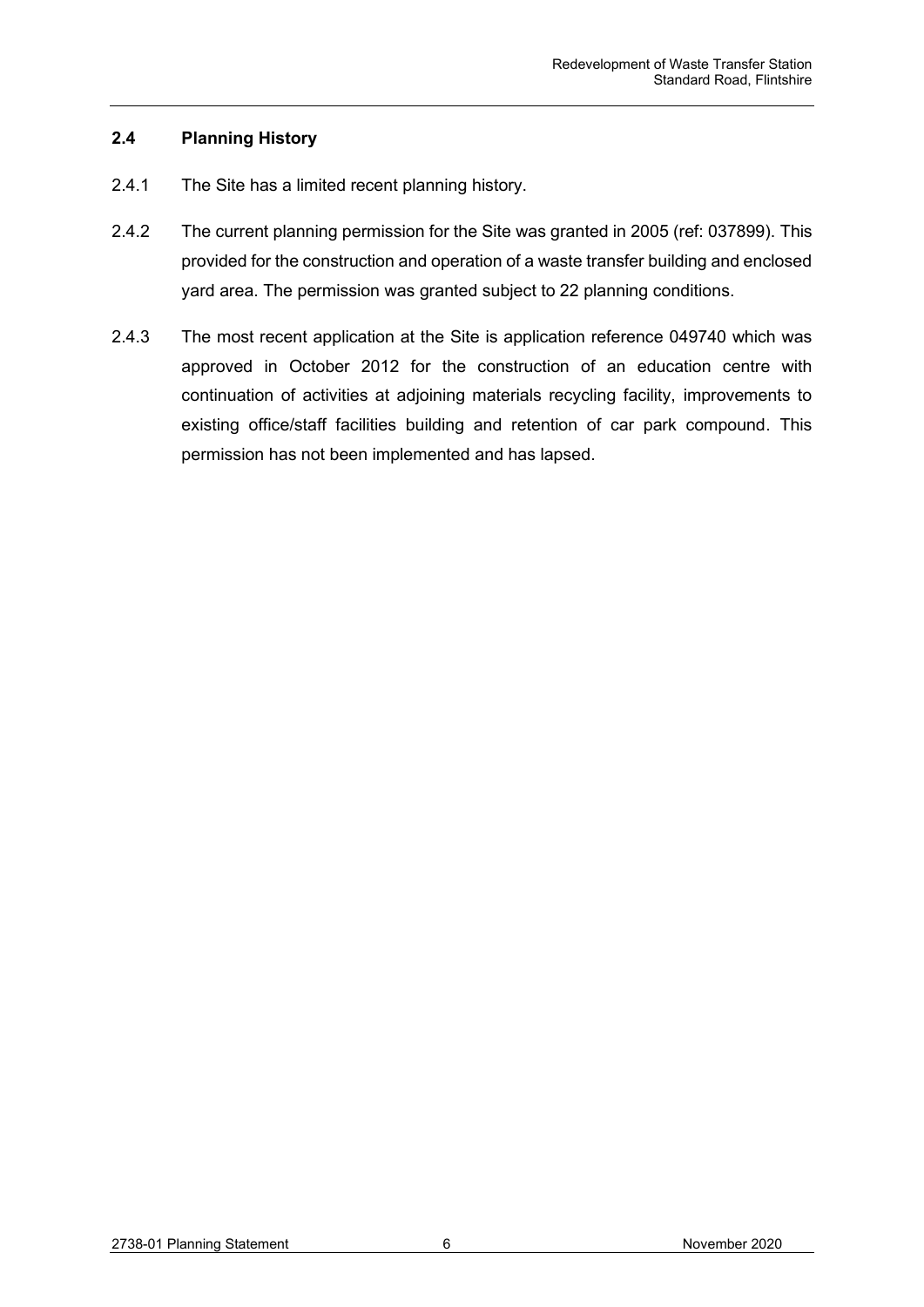# <span id="page-7-0"></span>**3.0 THE PROPOSAL**

## <span id="page-7-1"></span>**3.1 Site Operations**

- 3.1.1 The Proposal will comprise the construction of a replacement, modern WTS and associated development. The road network between Standard Road and Globe Way will also be rearranged to accommodate the larger unit and provide better vehicular access and circulation.
- 3.1.2 The proposed Site layout is shown on drawing reference 2738-01-02.
- 3.1.3 The proposed WTS would be circa 2,208 sq.m, hence resulting in a net increase of 1,558 sq.m.
- 3.1.4 There will be no change to the principal waste operations undertaken at the Site. The WTS is currently used for bulking and baling of dry recyclable materials, and bulking of bagged food waste, which are collected at the kerbside. The Site processes waste from Monday to Saturday, with baling and waste collections taking place throughout the week.
- 3.1.5 The materials are separated and loaded onto specialised vehicles at the kerbside. Material is then brought to the WTS where each waste stream is tipped into individual bays. From there, the waste is either bulked into large skips to be sent for processing at another site or baled onsite to increase the payload for onward transportation.
- 3.1.6 The range of waste streams currently processed at the WTS include:
	- Glass
	- Plastics
	- Aluminium
	- **Steel**
	- Paper and cardboard mixes
	- Used beverage cartons
	- **Batteries**
	- Food
- 3.1.7 These waste streams will continue to be handled at the redeveloped WTS.
- 3.1.8 In terms of on-site staff, there are currently six operatives. As part of the Proposal, this could possibly change to four operatives over two shifts.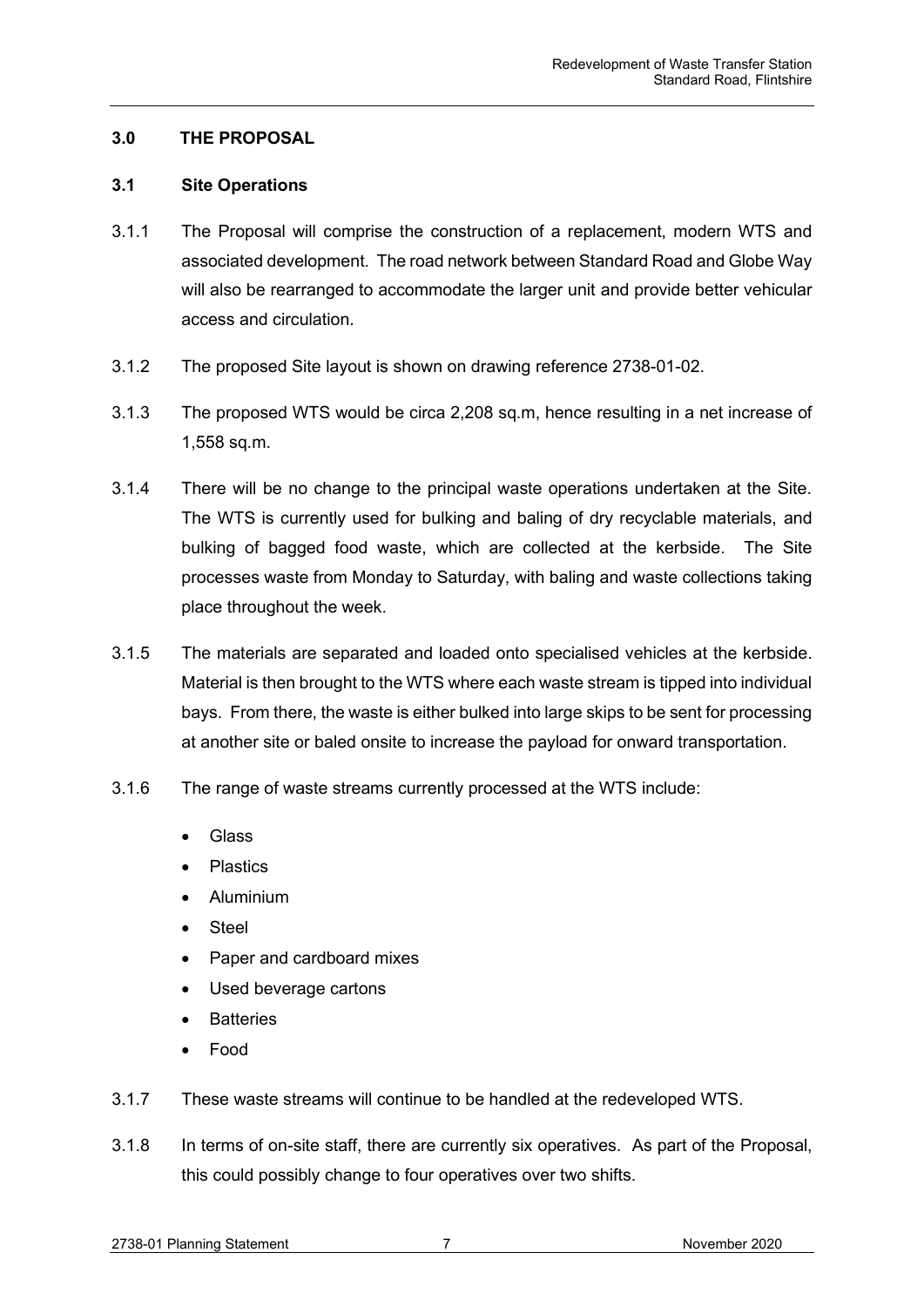- 3.1.9 The core operation hours at the WTS are between 07:00 and 17:00, although it may operate until 20:00. The Site is closed on Sundays and Bank Holidays. This will not change as part of the Proposal.
- 3.1.10 Kerbside collection Heavy Goods Vehicles (HGVs) arrive at the Site twice a day for tipping. The first tip is between 10:00-12:00 and the second is between 15:00-16:00. The later hours of the day until 20:00 are for processing the waste that has been delivered to the Site.

# <span id="page-8-0"></span>**3.2 Waste Tonnage**

3.2.1 The monthly throughput at the Site between April 2019 and March 2020 is detailed in Table 1 below.

| <b>Month</b>  | <b>Total Collected</b><br>(Tonnes) | <b>Recycled (Tonnes)</b> |
|---------------|------------------------------------|--------------------------|
| Apr-19        | 1171.004                           | 1163.415                 |
| May-19        | 1599.779                           | 1202.059                 |
| Jun-19        | 1344.294                           | 991.614                  |
| Jul-19        | 1537.721                           | 1142.481                 |
| Aug-19        | 1372.651                           | 1005.491                 |
| Sep-19        | 1487.916                           | 1125.416                 |
| Oct-19        | 1553.315                           | 1150.075                 |
| <b>Nov-19</b> | 1457.204                           | 1074.464                 |
| $Dec-19$      | 1486.725                           | 1084.485                 |
| Jan-20        | 1856.287                           | 1384.247                 |
| Feb-20        | 1166.377                           | 802.817                  |
| Mar-20        | 1523.734                           | 1109.594                 |
| Total         | 17937.438                          | 13236.158                |

# *Table 1: Monthly Waste Throughput*

- 3.2.2 The WTS experienced a sustained increase in tonnage over the past year. This is predicted to increase further with higher demand and generation of recyclable household waste. As a result, FCC wish to futureproof the WTS throughput by 10%.
- 3.2.3 In total, the redeveloped WTS might therefore be expected to receive approximately 21,000 tonnes of material per annum. All material received at the Site will be exported for recycling, processing, or disposal. For the eleven-month period between May 2019 and March 2020 approximately 74% of the material accepted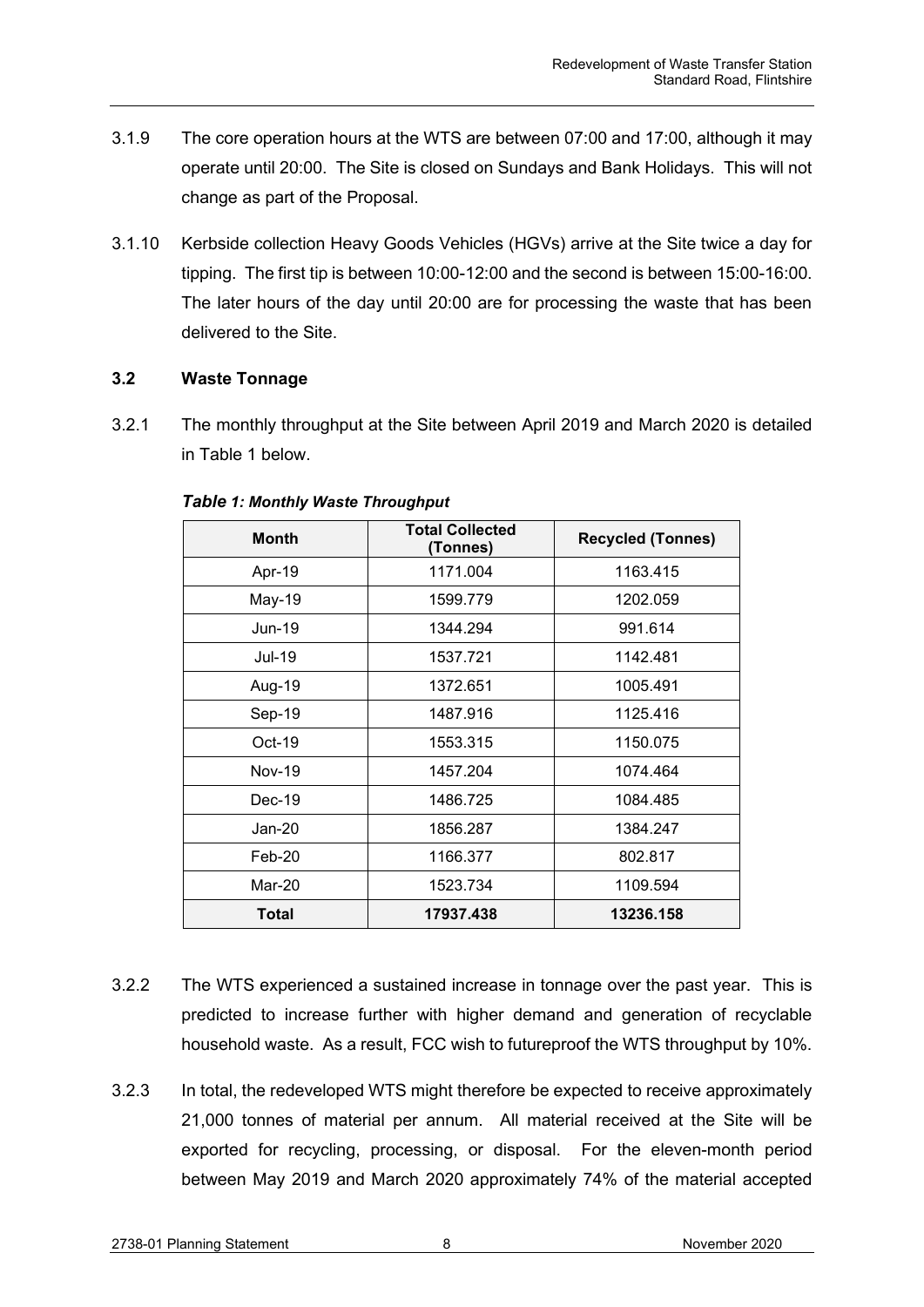was exported for recycling. The remaining 26% comprises material unsuitable for recycling, such as material contaminated with the residual waste. Unsuitable material would be removed for disposal or recovery.

## <span id="page-9-0"></span>**3.3 Site Access Arrangements**

- 3.3.1 Vehicular access to the Site will be from both Standard Road and Globe Way. The current arrangement where Globe Way meets Standard Road would become a oneway exit system for collection vehicles.
- 3.3.2 A new realigned Standard Road will be created to the southeast of the proposed WTS building and offered up for adoption by the Local Highway Authority. The stopping up of that section of the existing Standard Road that will be achieved via S247 of the Town and Country Planning Act following the grant of planning permission of the redevelopment.
- 3.3.3 The new alignment of Standard Road will connect to Globe Way via a new priority controlled junction, including a new left turn lane from Globe Way, and is designed to allow for two-way HGV movement.
- 3.3.4 The formation of the left turn lane will allow vehicle to access the new alignment of Standard Road even if a queue of vehicles is waiting to enter the household waste recycling centre on the opposite side of Globe Way.
- 3.3.5 Collection vehicles will approach the Site from Globe Way, travelling from the north, using the new link road and internal site roads before entering the WTS at its northern point. They will then systematically unload food, paper, plastic and glass into designated storage bays before exiting the WTS via Standard Road and then Globe Way for their onward journey. The articulated vehicles collecting material will access the site from Standard Road and will reverse into the building where they will be loaded. Once loaded and sheeted, they will exit the facility onto Standard Road before making their onward journey along Standard Road. The vehicle movements are shown on Figure 4.
- 3.3.6 The proposal will require the relocation of a public weighbridge.

# <span id="page-9-1"></span>**3.4 Parking Provision**

3.4.1 A car park of 20 spaces is proposed east of the WTS, to the north east of the existing telecommunications mast and landfill gas utilisation plant.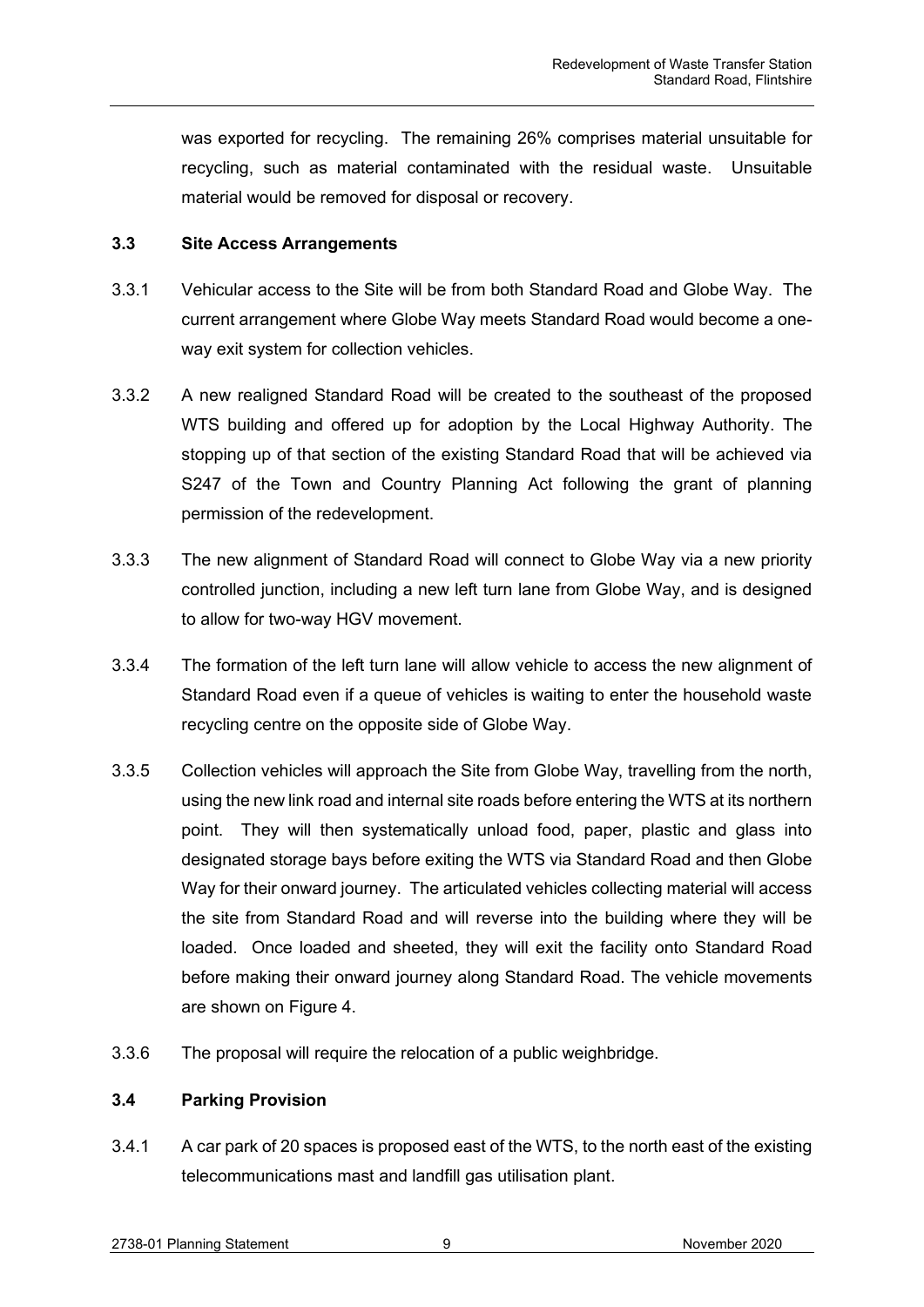- 3.4.2 As staff numbers are not expected to increase (four operatives over two shifts), the parking provision would reduce on-street parking demand associated with the current WTS.
- 3.4.3 Cycle storage will be provided to encourage staff to cycle to/from work.

# <span id="page-10-0"></span>**3.5 Trip Generation**

3.5.1 Based on current information provided by the Applicant, the current inward HGV movements are shown in **Table 2** below.

| <b>Vehicle</b>                      | <b>Numbers</b> | <b>Operating Days</b>            |
|-------------------------------------|----------------|----------------------------------|
| <b>Kerbside Collection Vehicles</b> | 16             | Monday to Saturday               |
| Scatter (rural) Caged Vehicle       |                | Monday to Thursday               |
| Trade Vehicle                       |                | Monday to Thursday               |
| Cleanser                            |                | Once a week (assumed<br>Fridays) |

## *Table 2: Inward HGV Movements*

- 3.5.2 The kerbside collection HGVs arrive twice a day for tipping. The first tip is between 10:00-12:00 and the second is between 15:00-16:00. The Kerbside collection HGVs are not stored overnight on site as they arrive from other facilities around Flintshire, hence only generating 'inward trips' from 10:00.
- 3.5.3 The inward frequency of kerbside collection HGVs is therefore 32 trips. With the scatter caged and trade vehicles, the total inward movements Monday to Thursday is 34 trips. The scatter caged and trade vehicles do not tip twice a day, hence only generating one inward trip each.
- 3.5.4 One inward and outward trip has been accounted for the cleanser, which is assumed to take place every Friday.
- 3.5.5 Table 3 below shows the current outward HGV movements from the WTS.

#### *Table 3: Outward HGV Movements*

| <b>Collection</b>      | <b>Frequency</b> | <b>Operating Days</b>           |
|------------------------|------------------|---------------------------------|
| Glass                  | 3 per week       | Monday, Wednesday<br>and Friday |
| <b>Plastic Bales</b>   | 2 per week       | Mondays and Fridays             |
| <b>Aluminium Bales</b> | 1 per month      | On Request                      |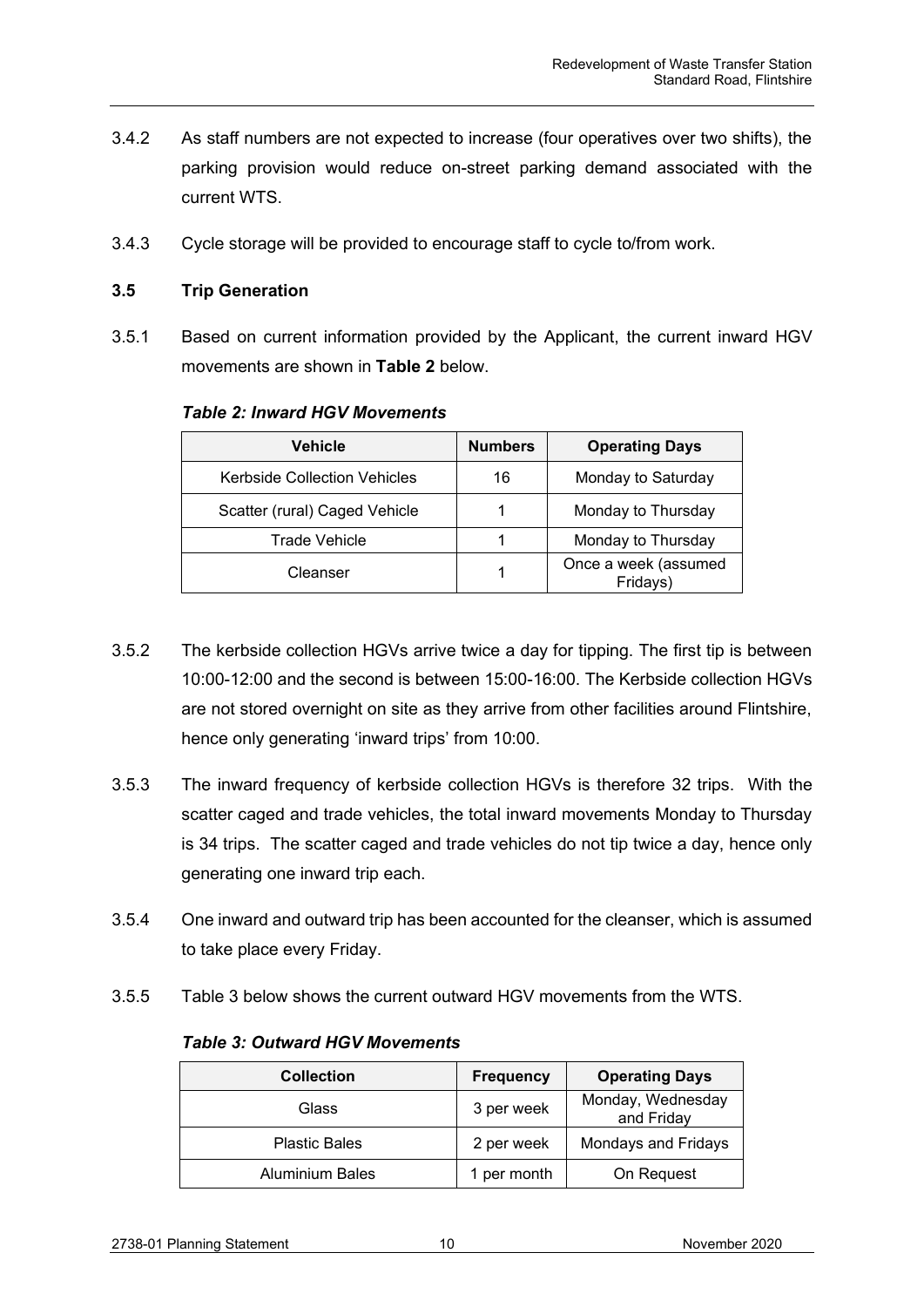| <b>Steel Bales</b>           | 2 per month         | On Request               |
|------------------------------|---------------------|--------------------------|
| Paper and cardboard mixes    | 8 per week          | X2 Monday to<br>Thursday |
| <b>Used Beverage Cartons</b> | 1 per 6<br>months   | On Request               |
| <b>HH Batteries</b>          | 2 per month         | On Request               |
| Food                         | 8 skips per<br>week | X2 Monday to<br>Thursday |
| Process Rejects Skip         | 2 per week          | On Request               |

- 3.5.6 Excluding the 'On Request' trips as these are infrequent, a total of 6 outward HGV trips would occur on Mondays, 4 on Tuesdays, 5 on Wednesdays, 4 on Thursdays and 2 on Fridays.
- 3.5.7 Further, 32 outward trips will be generated Monday to Saturday as kerbside collection HGVs tip at the Site and leave twice a day.
- 3.5.8 From the above, the current daily two-way HGV trip generation is summarised in Table 4 below.

| <b>Day</b>            | In | Out | Two-way |
|-----------------------|----|-----|---------|
| Monday                | 40 | 40  | 80      |
| Tuesday               | 38 | 38  | 76      |
| Wednesday             | 39 | 39  | 78      |
| Thursday              | 38 | 38  | 76      |
| Friday                | 35 | 35  | 70      |
| Saturday              | 32 | 32  | 64      |
| <b>Weekly Average</b> | 37 | 37  | 74      |

*Table 4: Current Daily Two-way HGV Trips*

- 3.5.9 As shown, 74 two-way HGV trips are currently being generated at the WTS across the week. Most of these trips are associated with the kerbside collection HGVs, with a total of 64 two-way trips being generated Monday to Saturday.
- 3.5.10 These trips would occur outside the typical peak hours of the highway network, between 10:00-12:00 for the first tip and 15:00-16:00 for the second tip.
- 3.5.11 The WTS experienced a sustained increase in inputs in 2019/2020. It is predicted that recyclable household waste will continue to rise and as a result a 10% futureproofing has been suggested. Therefore the future HGV trip generation has been increased by 10% as shown in Table 5 below.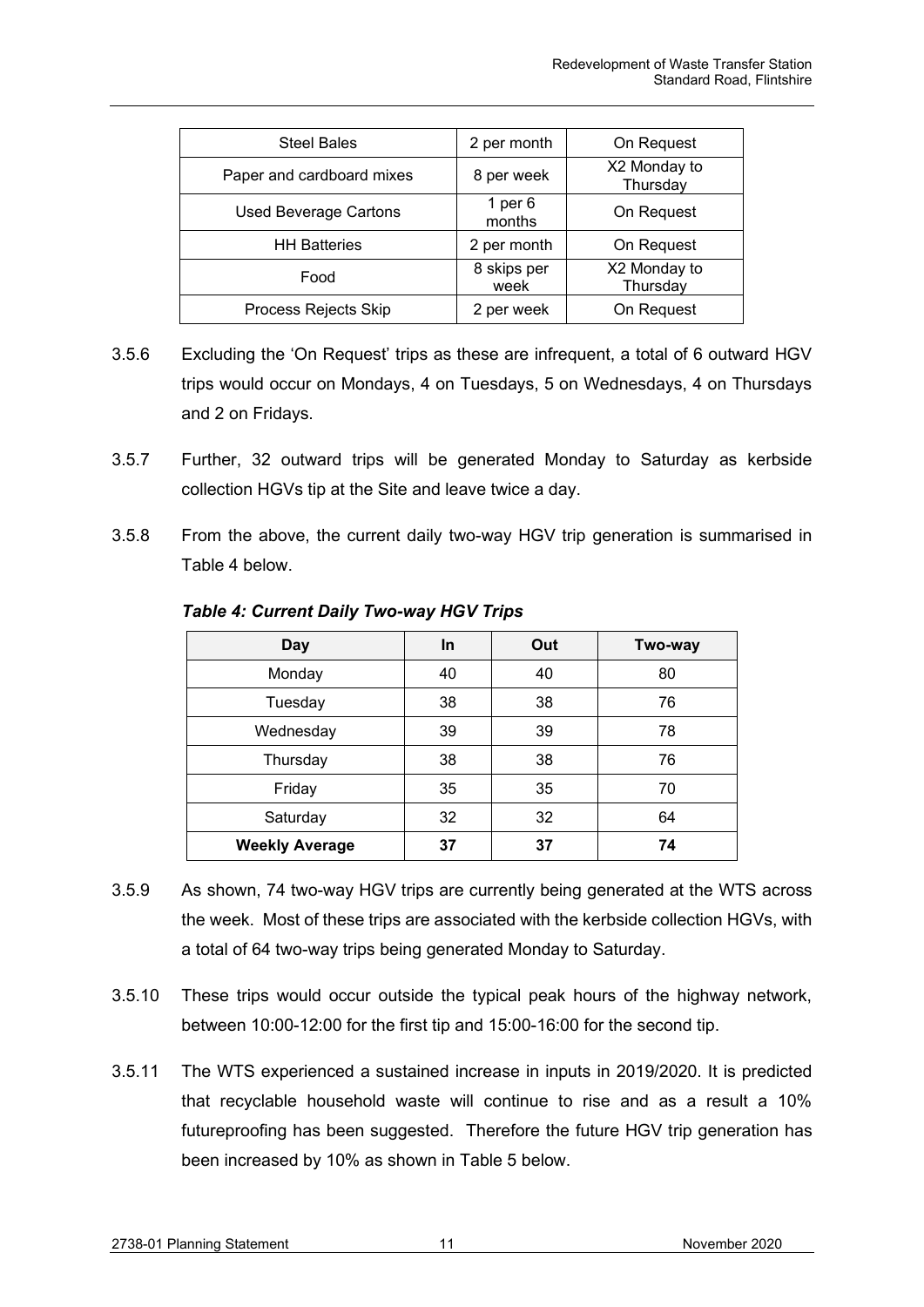| <b>Day</b>            | In. | Out | Two-way |
|-----------------------|-----|-----|---------|
| Monday                | 44  | 44  | 88      |
| Tuesday               | 42  | 42  | 84      |
| Wednesday             | 43  | 43  | 86      |
| Thursday              | 42  | 42  | 84      |
| Friday                | 39  | 39  | 77      |
| Saturday              | 35  | 35  | 70      |
| <b>Weekly Average</b> | 41  | 41  | 81      |

*Table 5: Future Daily Two-way HGV Trips*

3.5.12 As shown, the average two-way HGV trips would increase to 81 trips across the week. Again, most trips would occur outside the typical peak hours of the highway network, between 10:00-12:00 for the first kerbside collection tip and 15:00-16:00 for the second kerbside collection tip.

# <span id="page-12-0"></span>**3.6 Waste Transfer Station Building**

3.6.1 The WTS building would be constructed with a steel portal frame with profile metal cladding. The building would measure approximately 60 metres by 35 metres. The building would be 14.6 metres to the pitch. The roof would have profile metal cladding and translucent panels for natural lighting purposes. The building would be fully enclosed. The elevations, as shown in drawing 2738-01-03, would have roller shutter doors in the north and east elevation. It is proposed to finish the building in green; however, the colour could be agreed by way of a condition attached to any planning permission.

# <span id="page-12-1"></span>**3.7 Visitor/ Education Centre**

- 3.7.1 The Proposal includes an education and visitor centre located on the second floor of the WTS building, above the staff welfare facility. A dedicated coach parking space will be provided for the education and visitor centre. The visitor and education Facility will have a floor area of approximately 267 sq.m.
- 3.7.2 The education facility will be open for all schools in Flintshire. It is anticipated there will be two visits per week in term time. The facility will also be open for community groups – possibly evening groups (no later than 9pm). The facility could also be available as a meeting room for the Streetscene Department.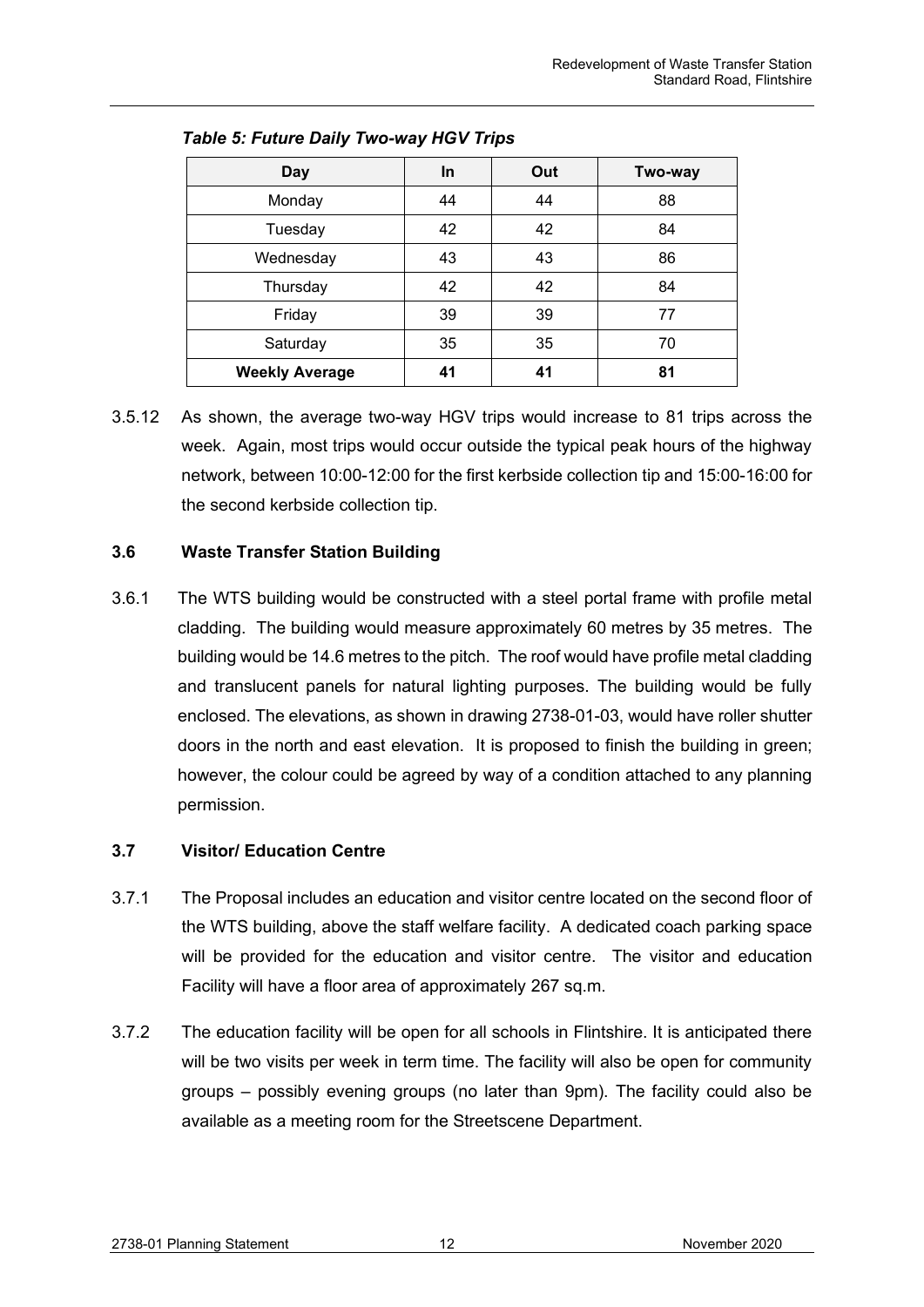# <span id="page-13-0"></span>**3.8 Photovoltaic Panels**

3.8.1 Given the comparatively large roof areas in the scheme, Flintshire County Council was particularly keen to explore sustainable options based on photovoltaic (PV) panels to generate electricity. It was considered viable to include PV provision on a south facing pitch of the WTS building to ensure the Visitor and Education Centre and possibly a proportion of the WTS energy usage could be powered with a contribution from renewables. An indicative arrangement is shown on the roof plan (drawing reference 2738-01-03 for the PV Panels, these will be delivered through permitted development or alternatively a separate planning application.

## <span id="page-13-1"></span>**3.9 Electric Charging Station**

3.9.1 The scheme will include 2 electric charging points for electric powered buses.

## <span id="page-13-2"></span>**3.10 Site Lighting**

- 3.10.1 All waste handling activities would be undertaken internally within the building. Due to the design and enclosed nature of the operations within the building, it is considered that there would be only limited external lighting to enable safe traffic movements on the operational hardstanding and internal access routes and safe movement of pedestrians around the site. Hours of working mean lighting may be required in the evenings to ensure safe working. Precise details of lighting type / specification would not be finalised until post grant of planning permission. At that point, a detailed lighting study would be produced to determine what the ambient lighting conditions are, and set the detailed specification for lighting requirements on the Site.
- 3.10.2 Lighting of external yard and storage bays would use modern flat glass high pressure sodium (or similar) lanterns which achieve full 'cut-off', meaning that the light shines down with minimal upwards or sideways spill. The lit surfacing would not materially extend beyond the operational boundary of the site. Lights are likely to be mounted on 5-metre-high columns.
- 3.10.3 The full external lighting system would only operate during hours of darkness when vehicle deliveries are occurring, this being during the normal working day. After this time, the main lighting would automatically be switched off. In order to cater for health and safety needs of early and late shift workers, a reduced, low level lighting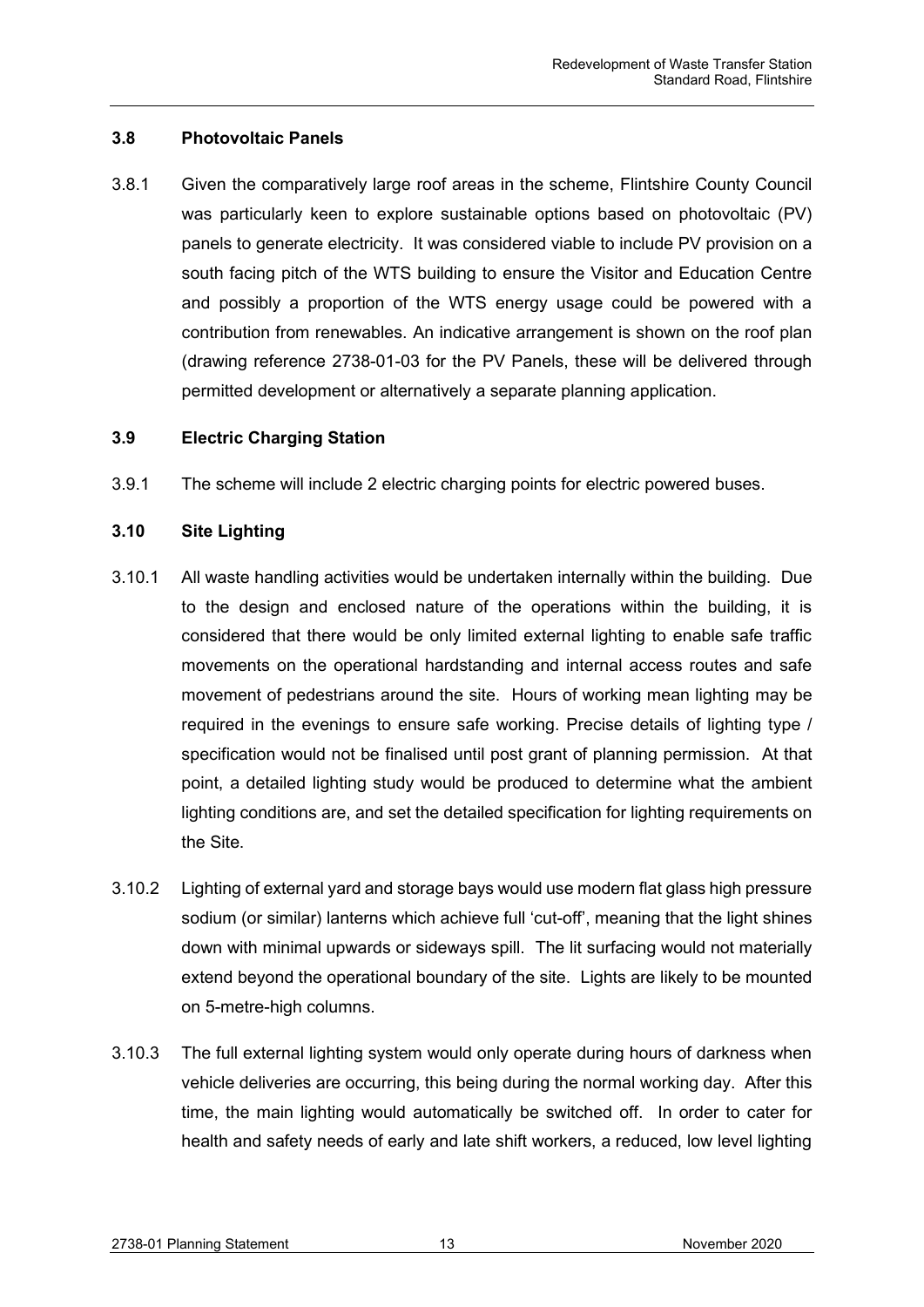system would remain in operation after dark during operating hours, utilising low level lanterns and restricted to required walking routes and staff parking areas.

3.10.4 It is proposed that the detailed lighting specification is subject to a planning condition, with details being required prior to installation.

# <span id="page-14-0"></span>**3.11 Boundary Treatment**

3.11.1 The perimeter of the Site will be secured by a 2.4-metre-high metal palisade fence.

# <span id="page-14-1"></span>**3.12 Ancillary Equipment / Infrastructure**

3.12.1 The application also seeks consent for the relocation of the existing weighbridge, external bale storage and a fire suppression tank.

# <span id="page-14-2"></span>**3.13 The Benefits**

- 3.13.1 There are several benefits with the Proposal, which can be summarised as:
	- Enabling all waste to be managed within a purpose designed building. Currently plastic and glass are stored and processed in the open yard areas.
	- Providing improved waste sorting and baling arrangements.
	- Providing futureproofing for the WTS, allowing a 10% increased throughput should this be required to support the sustainable management of kerbside collected waste.
	- Delivering safer and more efficient operations at the Site.
	- Improving vehicular circulation in and around the Site, with separate points of access and egress for vehicles depositing waste and articulated vehicles collecting bulked waste.
	- Providing a visitor and education facility within the WTS building for school and residents groups, increasing local awareness of sustainable waste management.
	- Improving the appearance and reducing the impacts associated with the current operations at the Site, with all waste handling being undertaken within the building.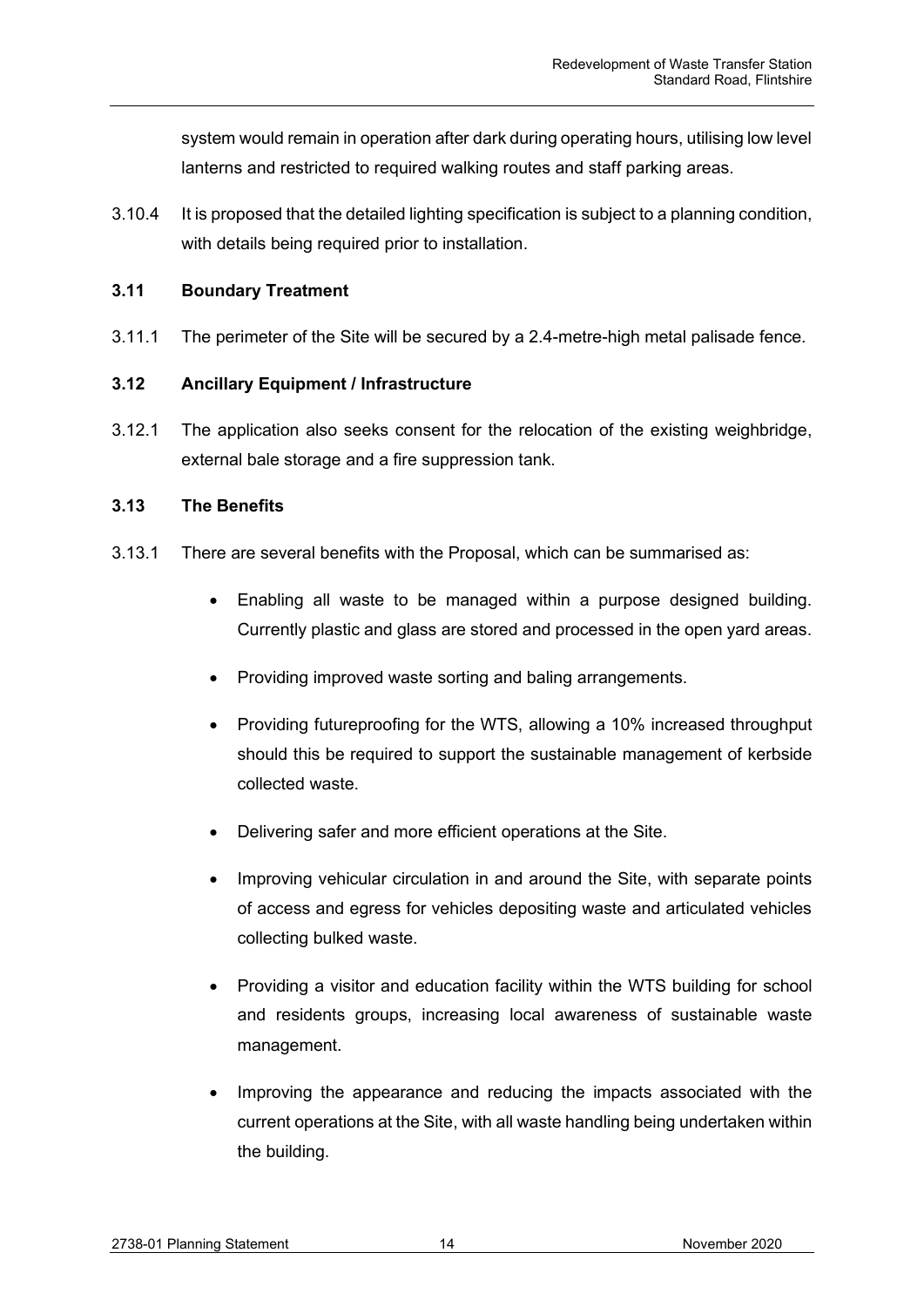• Providing vehicle charging points for the Council's electric powered vehicles.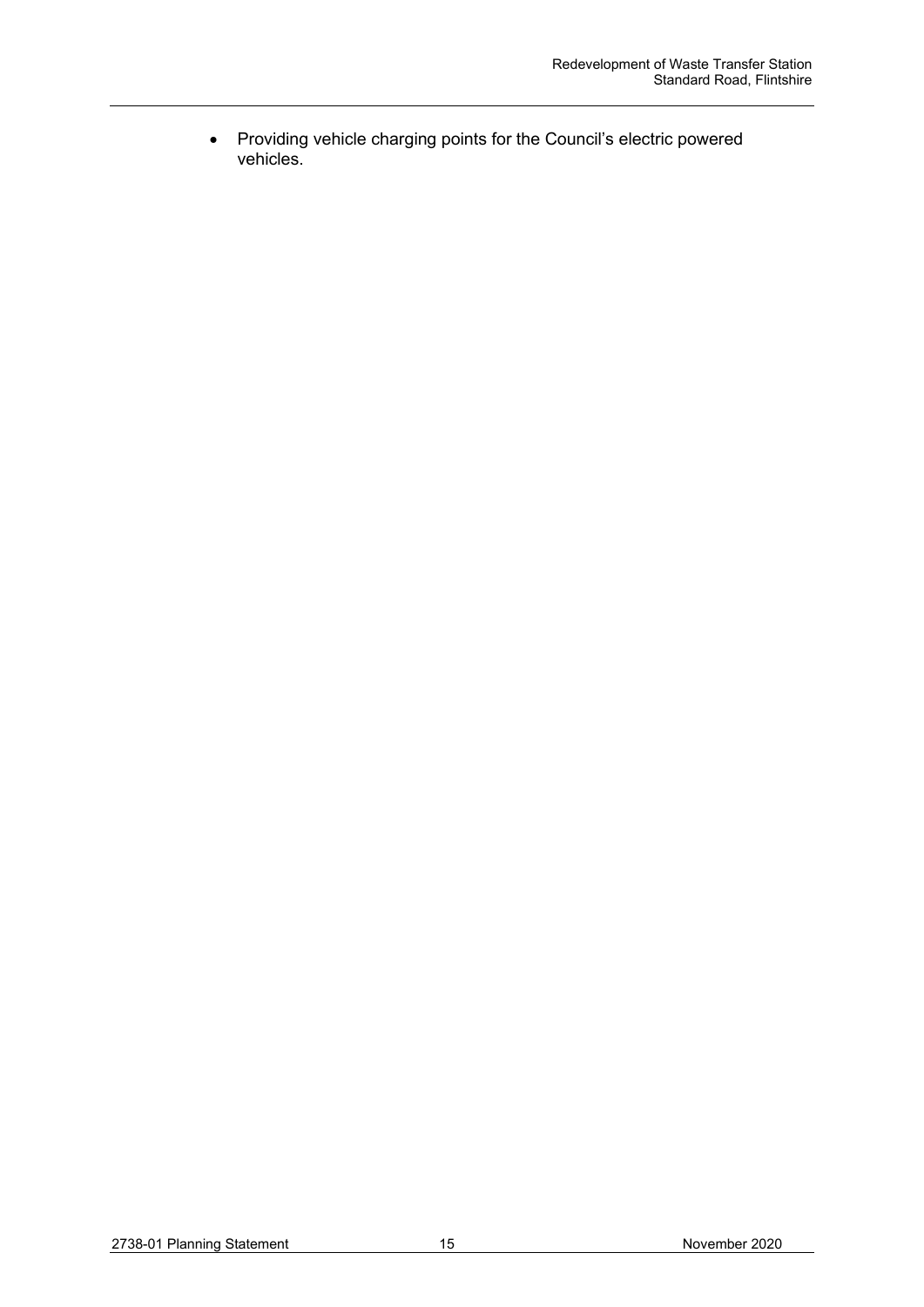# <span id="page-16-0"></span>**4.0 CONSIDERATION OF ENVIRONMENTAL EFFECTS**

## <span id="page-16-1"></span>**4.1 Introduction**

- 4.1.1 The short-term effects during demolition and construction are not considered likely to be significant. The environmental effects of the redeveloped WTS may in general (and in the longer-term) be beneficial.
- 4.1.2 A consideration of the main environmental effects of the Proposal are addressed in detail in the technical appendices and summarised below.

## <span id="page-16-2"></span>**4.2 Traffic**

- 4.2.1 A Transport Statement is provided at Appendix A. A summary of its findings is provided below.
- 4.2.2 The WTS currently generates, on average, 74 two-way HGV trips Monday to Saturday. Most of these trips are associated with the kerbside collection HGVs arriving and departing the site twice each day.
- 4.2.3 To futureproof the WTS allowing for increases in waste production, the application will assume a 10% increase in recyclable household waste.
- 4.2.4 Most of these trips would occur outside the typical peak hours of the highway network, mainly between 10:00-12:00 and 15:00-16:00. These are the current and proposed kerbside collection tipping periods, which would take place twice a day.
- 4.2.5 As the Proposal would result in an increase of only 7 HGVs per day, significant traffic related effects are not likely.

## <span id="page-16-3"></span>**4.3 Ecology**

4.3.1 An Ecological Assessment has been undertaken and provided at Appendix B. A summary of its findings is provided below.

## *Habitats and Designations*

4.3.2 The Site does not form part of any statutory site designated for nature conservation, but lies adjacent to Deeside and Buckley Newt Site SAC, and Buckley Claypits and Commons SSSI, both designated for their nationally and internationally important great crested newt (GCN) population. The designated sites will not experience any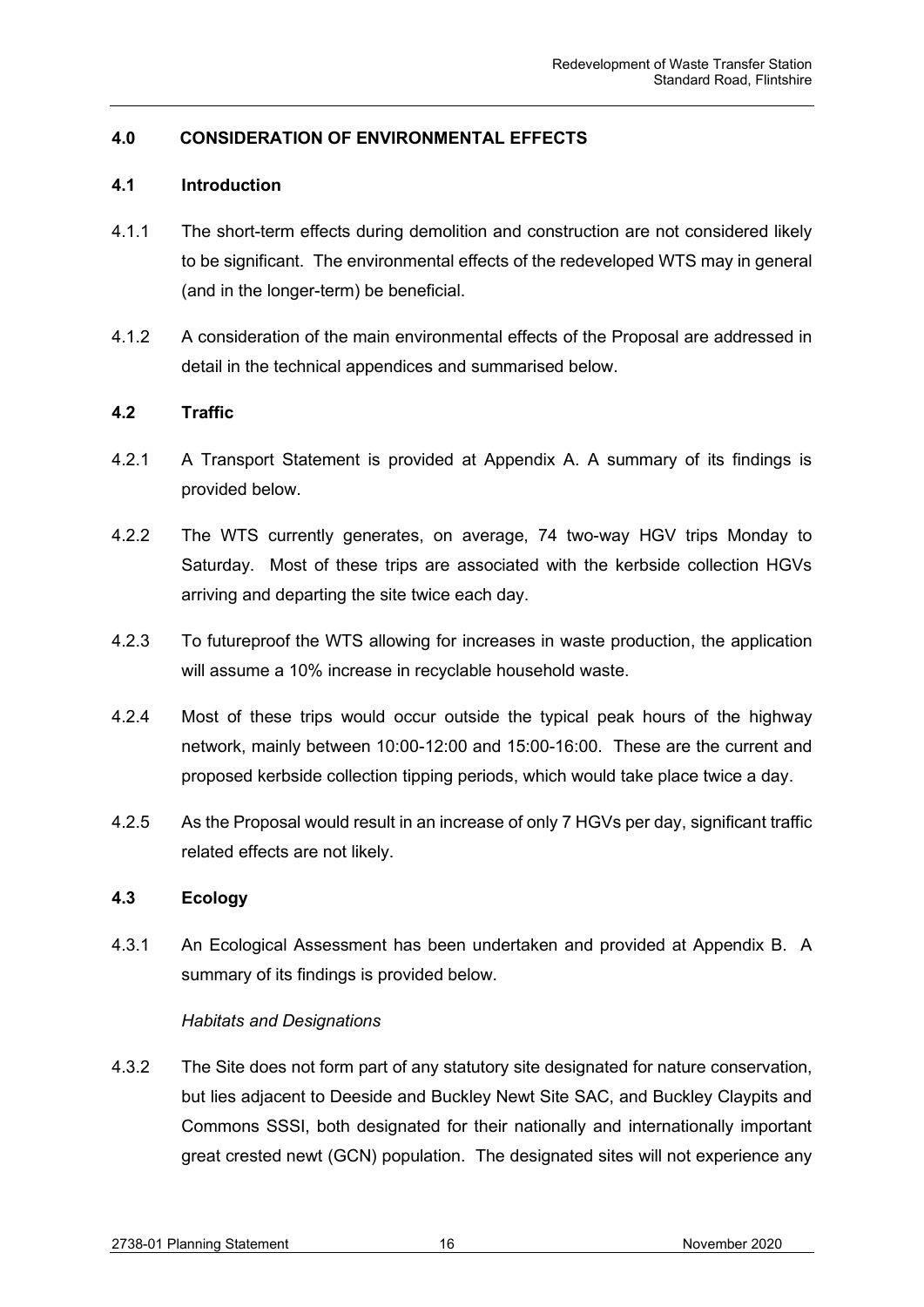direct effects, and indirect effects from construction activities can be suitably avoided through good practice pollution prevention and runoff control measures.

- 4.3.3 The Proposal occupies developed operational land (mainly hardstanding) and indirect effects from construction runoff can be suitably avoided through standard good practice pollution prevention and runoff control measures.
- 4.3.4 Habitats which will be directly affected by construction works are restricted to the boundary woodland strip and small areas of ruderal vegetation.
- 4.3.5 Standard pollution protection measures and construction good practice (including dust and runoff control measures) would protect adjacent habitats and watercourses and ecologically valuable habitats and sensitive downstream receptors.

*Birds*

- 4.3.6 The hardstanding dominated habitat is unlikely to support any breeding birds during the breeding bird season (generally 1<sup>st</sup> March-31<sup>st</sup> August). Whilst some level of temporary displacement of birds could occur during the construction phase this is considered to have no discernible effects on local populations given the poor suitability of the Site, and the wide availability of better quality habitat in the local area.
- 4.3.7 The strip of woodland towards the western side of the Site provides some suitable breeding habitat for common breeding bird species, all typical of similar habitats within the region.
- 4.3.8 No species listed on Schedule 1 of the Wildlife and Countryside Act 1981 (as amended) are considered likely to nest within the Site due to a lack of suitable habitat.

*Bats*

- 4.3.9 Habitat loss within the Site in general will be minimal, involving mostly hardstanding and bare ground and disturbance would be largely restricted to temporary disturbance during construction.
- 4.3.10 Higher value habitats within the Site include the woodland along the western boundary. Two pedunculate oak trees were identified as having low bat roost potential at the south west corner of the woodland strip.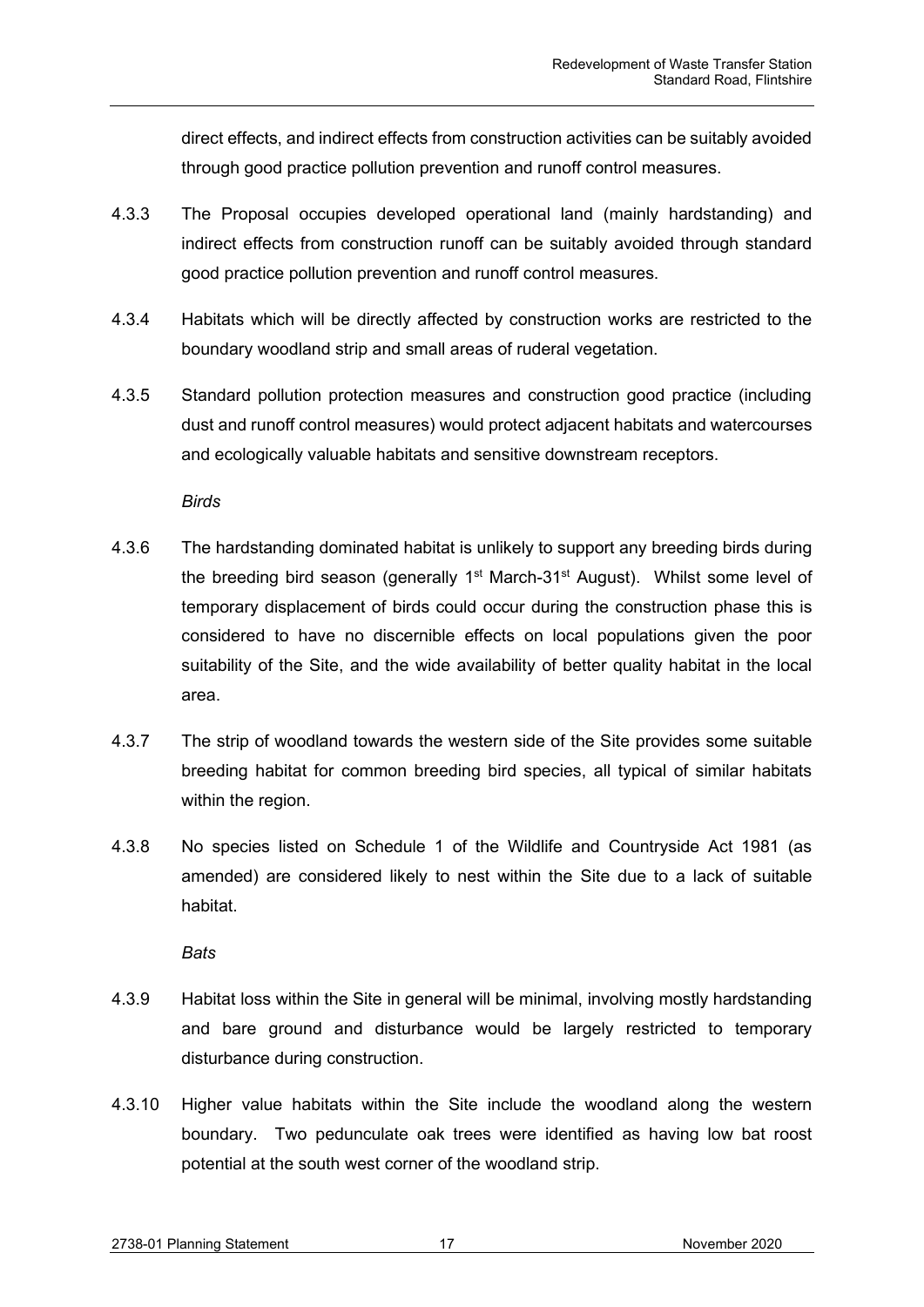- 4.3.11 The existing building, constructed of corrugated metal, lacked voids or suitable features to support roosting bats and was considered to have negligible roost potential.
- 4.3.12 The boundaries of the Site, namely woodland edge, may be used by bats for commuting and foraging. Any lighting required during construction and/or operation of the Proposal will be directed away from woodland habitats.

#### *Badger*

- 4.3.13 No setts or any other signs of badger activity were identified within or immediately adjacent to the Site. The majority of the Proposal area is hardstanding and unsuitable for badgers generally, in particular for sett construction. Due to the lack of evidence of badger presence, badger is not considered likely to be present within the Site. However, the deciduous woodlands to the north and west of the Site are likely to provide suitable breeding and foraging habitat for badger. These adjacent habitats will not be affected by the Proposal and will be safeguarded during the construction phase by suitable boundary fences and good practice construction working methods. Woodland at the eastern end of the site is separated by fencing from the development and will similarly be protected and will not be directly impacted by works.
- 4.3.14 As a precaution, safeguards will be put in place to protect any badger that may be occasionally present in habitat around the development area. Any ground excavation made during the construction phase should be covered overnight or fitted with a means of escape should a badger become trapped. All materials would be stored in secured compounds or raised off the ground.

## *Amphibians & Reptiles*

4.3.15 The Site contains no ponds or watercourses suitable for GCN and the majority of the area is hardstanding with negligible value for either amphibians or reptiles. There are small areas of potentially suitable terrestrial habitat within the woodland strip at the eastern edge of the Site which provides some potential foraging habitat and places of shelter or refuge, but this small area is surrounded by roads and hardstanding, limiting its connectivity to the more suitable habitats within the SAC/SSSI. There are a number of ponds in the locality, many of which form part of the SAC; all of these are also separated by roads and intervening more suitable terrestrial habitat.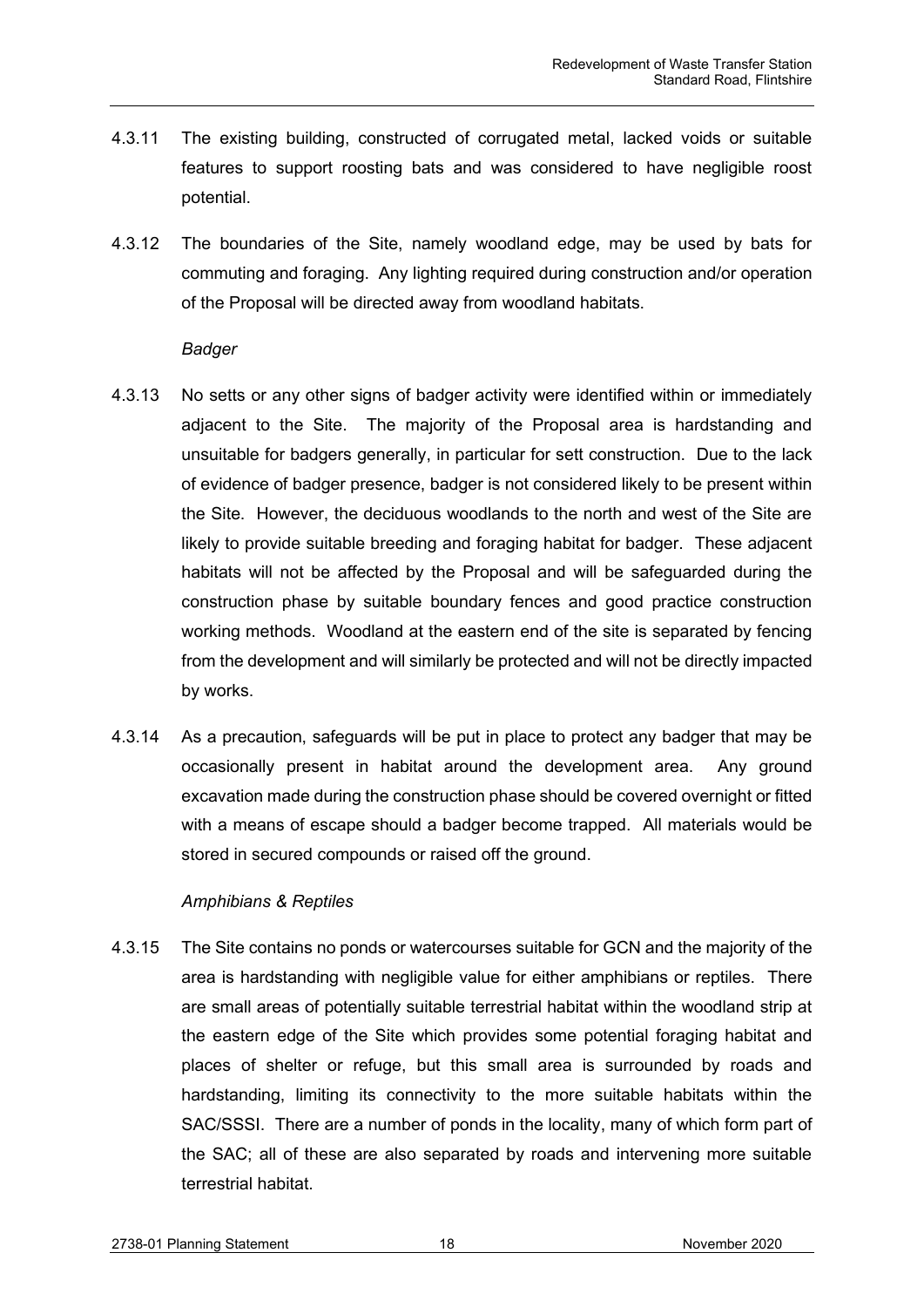- 4.3.16 Any amphibians or reptiles locally present and associated with the neighbouring ponds and other habitats would be expected to remain within and favour the nearby higher value habitat in preference to that within the Site. However, the proposed construction works will result in the loss of the vegetated earth bank along Globe Way and will also affect a narrow strip of amenity grassland adjacent to the access road along the northern boundary. These areas could potentially shelter small numbers of GCN.
- 4.3.17 An assessment of potential impacts of the development on GCN and the provision of an outline mitigation strategy has been undertaken with reference to Natural Resources Wales' Template Method Statement to be used within a GCN Development Licence Application.
- 4.3.18 Vegetation clearance will be undertaken separately to the current WTS application, under a European protected species development licence from Natural Resources Wales which is held by Flintshire County Council (referenced as Standard Landfill and Materials Recycling Facility (MRF)). This is a five year licence for Standard landfill and represents a renewal of Licence Ref: 60878a:OTH:EPS:2015 covering maintenance works together with associated projects.
- 4.3.19 Under this licence, the aim is to relocate the GCN permanent fence along Globe Way to reduce the attractiveness of the Site to amphibians and to reduce future amphibian movements across the two roads to prevent capture/ killing. This will also enable the trapping to be undertaken in a suitable time frame ahead of the proposed redevelopment and ensure that the boundaries permanently exclude GCN/amphibians. Trapping of GCN commenced on 22nd October and is scheduled to be completed subject to weather temperatures on  $13<sup>th</sup>$  November. Provision is included in the licence for suitable mitigation, including a continuation of the maintenance and management of mitigation ponds associated with the landfill site which have to date achieved success in the restoration of local GCN populations. Habitat management and enhancement of existing ponds (both lagoon ponds to the north and landfill ponds to the north west). This will involve an annual flail to manage vegetation around ponds and associated aquatic vegetation management annually but on rotation.
- 4.3.20 Additional site enhancements will be through the installation of permanent GCN exclusion fencing on the WTS boundary fence and recessed kerbs adjacent to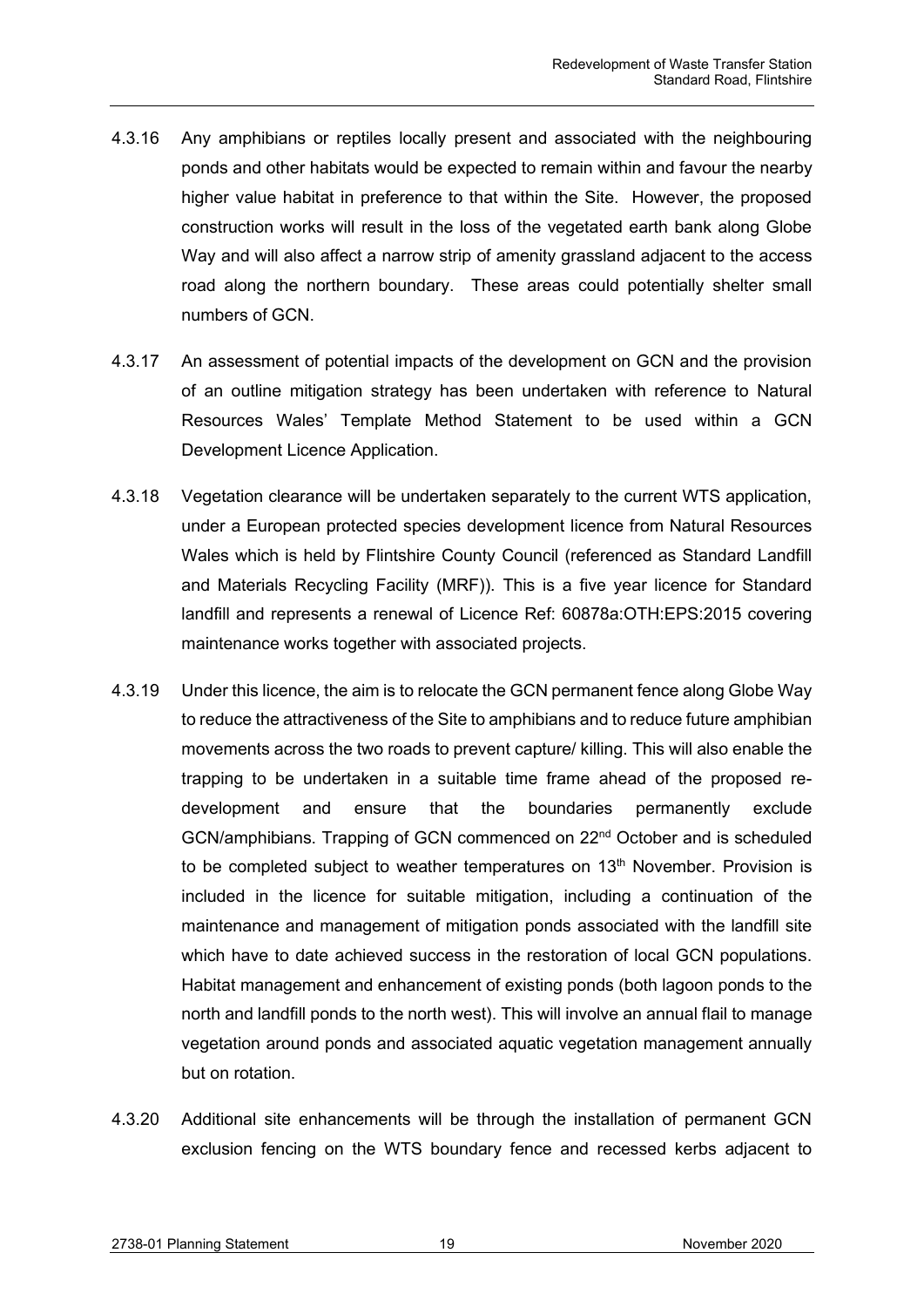relevant gully pots on junctions into Spencer Industrial Estate. Recessed kerbs are already in place on Globe Way.

- 4.3.21 Installation of permanent amphibian exclusion fencing around the Site and works within hardstanding areas already largely safeguarded by exclusion fencing will result in temporary disturbance only in areas highly unlikely to support GCN. As a precaution, works in these areas will be undertaken following appropriate Reasonable Avoidance Measures (RAMs).
- 4.3.22 Reasonable Avoidance measures as part of the GCN licence will also serve to protect any reptiles potentially present. Standard good practice pollution prevention and control measures will be set in place during construction and operation of the Proposal, ensuring that off-site terrestrial habitat and ponds and the species they support can be suitably protected from the risk of surface water runoff causing pollution.

## *Otter and Water Vole*

4.3.23 The presence of water voles or otters is not considered likely due to the hardstanding-dominated habitat within the Site which is unsuitable for these species.

## *Other Species*

- 4.3.24 No other species are considered pertinent in relation to the Proposal.
- 4.3.25 No invasive non-native species were recorded within the Site; therefore, no-further actions are required.

# <span id="page-20-0"></span>**4.4 Trees**

- 4.4.1 A Tree Survey is provided at Appendix C. A summary of its findings is provided below.
- 4.4.2 The Tree Survey has been undertaken in accordance with BS5837:2012. The aim of the survey is to establish which trees are moderate and good quality; suitable for retention, and which trees are low or poor quality; unsuitable to retain.
- 4.4.3 The survey identified three tree groups and four individual trees. Groups G1 and G2 and trees T1, T2 and T3 have been categorised as Category C which means they are low quality and of very limited merit. Group G3 and tree T4 fall within category B which means that they are of moderate quality.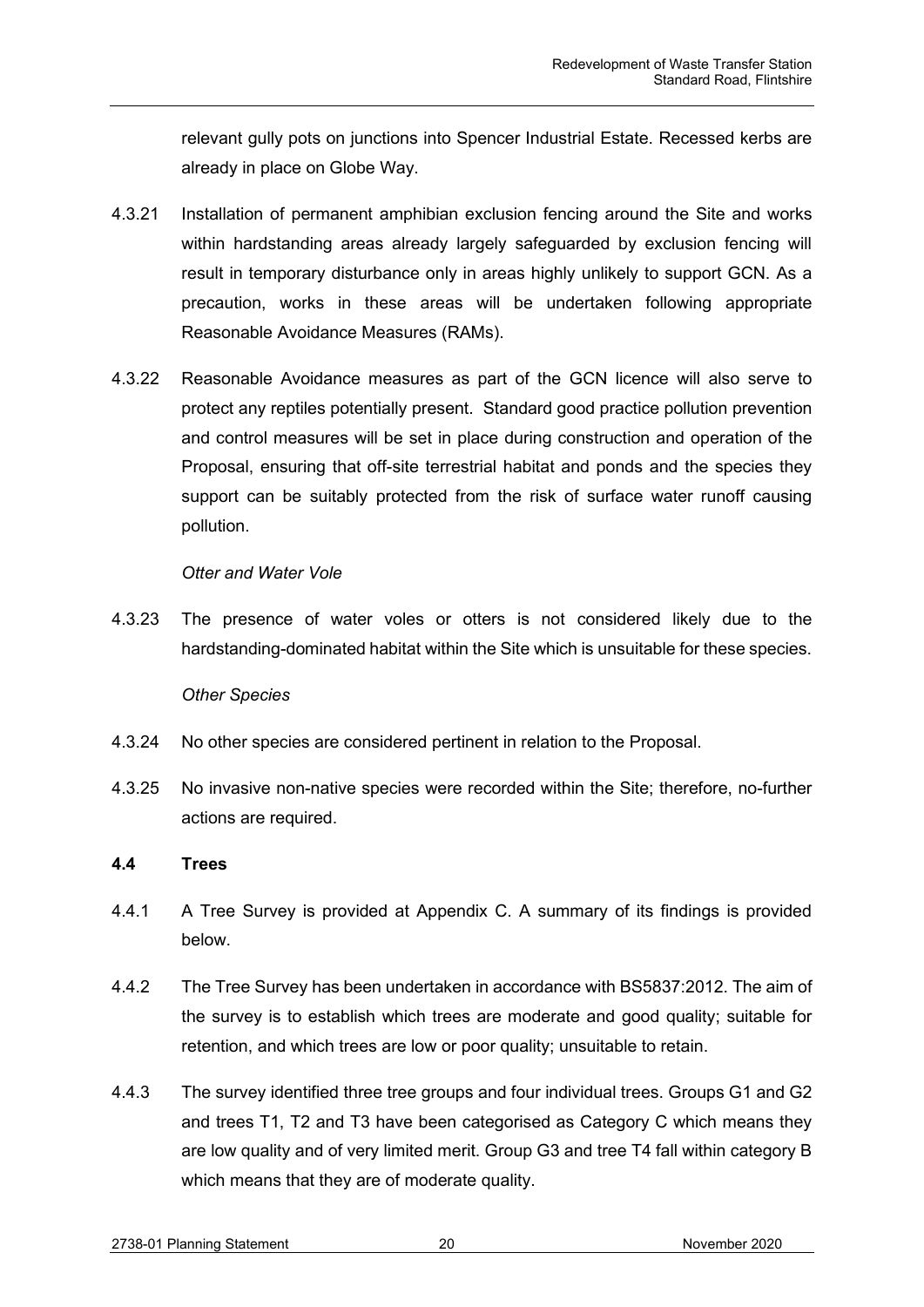4.4.4 All the existing trees on the Site will be removed to accommodate the proposed development. As set out above, the majority of these trees are of low quality. Replacement landscaping would be provided and be secured through condition.

## <span id="page-21-0"></span>**4.5 Ground Conditions**

- 4.5.1 A Stage 1 Contamination Assessment is provided at Appendix D. A summary of its findings are provided below.
- 4.5.2 The Site was originally occupied by part of a spoil tip associated with the adjoining Mount Pleasant Colliery and possibly the Standard Brick and Terra Cotta works. The tip appears to have been levelled sometime in the 1970s following closure of the colliery and later the brickworks. To the north, a series of claypits were used for a large landfill, part of which appears to have extended onto the Site, although this may not necessarily include waste deposits. Land to the immediate southeast was redeveloped to an industrial estate, initially comprising a single large works (now occupied by Spencer Industrial) and later followed by additional smaller units. The site itself is understood to have been occupied by a scrap yard in the 1980s / 90s although no information is available regarding this. The existing building on the site is believed to have been constructed in about 2008 and the site has been used as a waste transfer station since then.
- 4.5.3 The proposals include for the provision of surfaced hardstanding and built development across the site. Significant risks to human health and controlled waters from any residual underlying contamination are not indicated, although should be subject to confirmation. Potential risks to structures and services are also likely to be low but should be confirmed.
- 4.5.4 The underlying spoils and made ground, possible shallow mineworkings and nearby mine shafts, may also give rise to ground / mine gas. The adjacent former landfill site may also give rise to on-site gas migration. It is known the landfill is served by an active gas extraction system, the compound for which is located on the Site itself, and the landfill remains subject to management under an Environmental Permit. Although included within the application site boundary, the Landfill Gas Compound is to remain in place and subject to continued operation and maintenance. The potential for on-site gas migration from the landfill cannot however be discounted at this stage.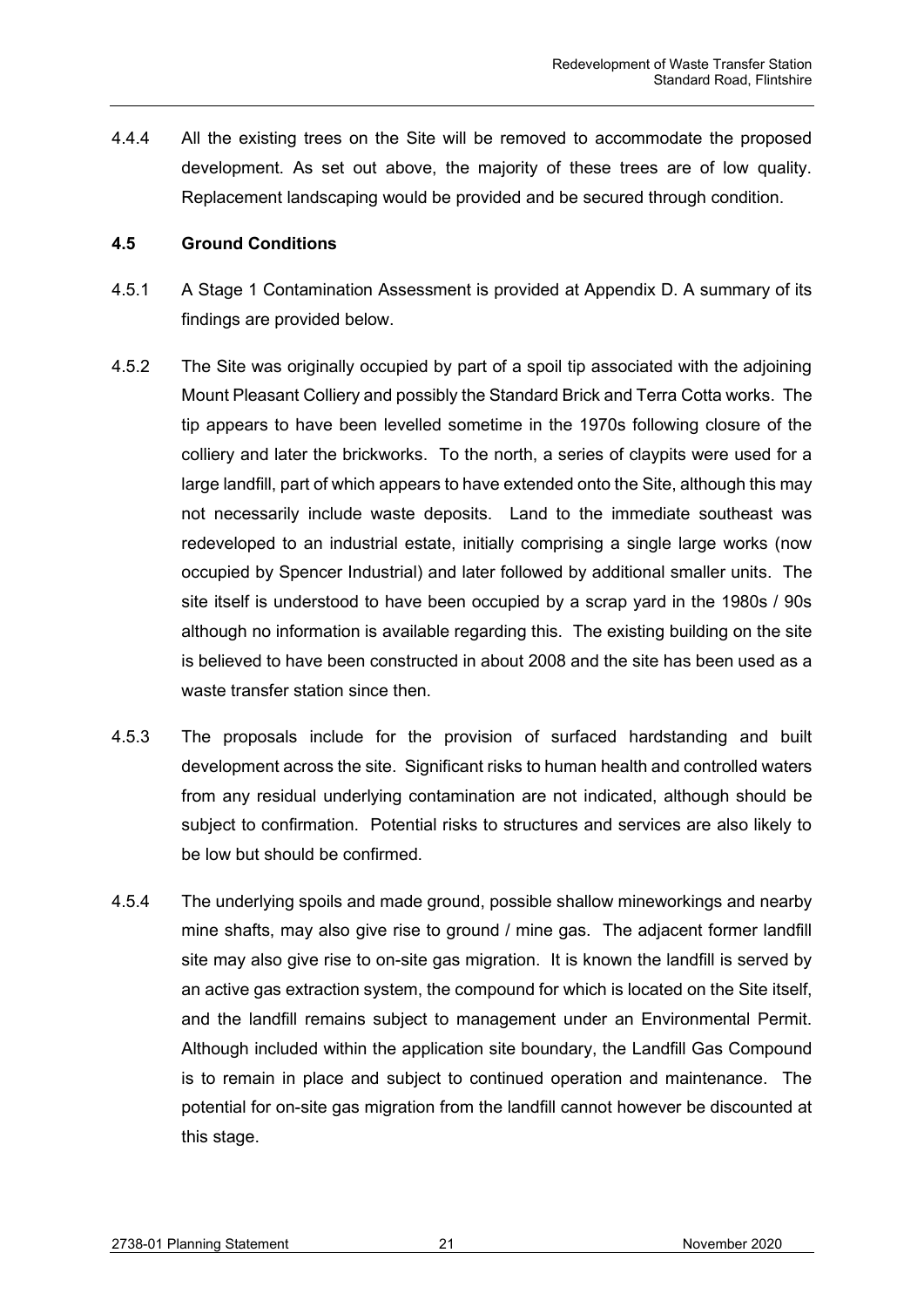- 4.5.5 An intrusive site investigation will be carried out across the Site to determine the ground conditions and contamination status of the shallow soils. Such works could be completed concurrently with any geotechnical investigation undertaken to inform the structural design / bearing capacity. Sampling of the soils should include analysis for a range of typical industrial contaminants including pH, metals, fractionated hydrocarbons, speciated PAHs, sulphates / sulphur and asbestos.
- 4.5.6 A gas monitoring programme will be required to inform the ground gas regime across the Site. This would be informed by further information relating to the Standard Landfill and existing landfill gas status.

## <span id="page-22-0"></span>**4.6 Surface Water and Flood Risk**

- 4.6.1 A drainage assessment is provided at Appendix E. A summary of the main findings is provided below.
- 4.6.2 The Development Advice Map indicates that the Site is located within Zone A (defined as an area considered to be at little or no risk of fluvial or coastal/tidal flooding).
- 4.6.3 There does not appear to be any small, unmodelled watercourses in close proximity to the Site which could pose a risk not covered by the Development Advice Map.
- 4.6.4 The Site is generally shown to be at very low risk from surface water flooding and therefore a flood consequence assessment is not required.
- 4.6.5 The drainage assessment has been undertaken in accordance with the requirements of Technical Advice Note 15.
- 4.6.6 The drainage assessment sets out that surface water run off should be disposed of according to the following hierarchy: Rainwater collected for use; Into the ground (infiltration); To a surface water body; To a surface water sewer or highway drain; To a combined sewer.
- 4.6.7 As part of the drainage strategy on site, a rainwater harvesting system could be considered to collect non potable water for reuse where possible. This could include the installation of water butts at the visitor's centre, which would reduce demand on potable water supplies. However, there is minimal scope for the rainwater harvesting at the proposed development. Therefore, Priority Level 1 has been discounted as the primary method for disposal of surface water.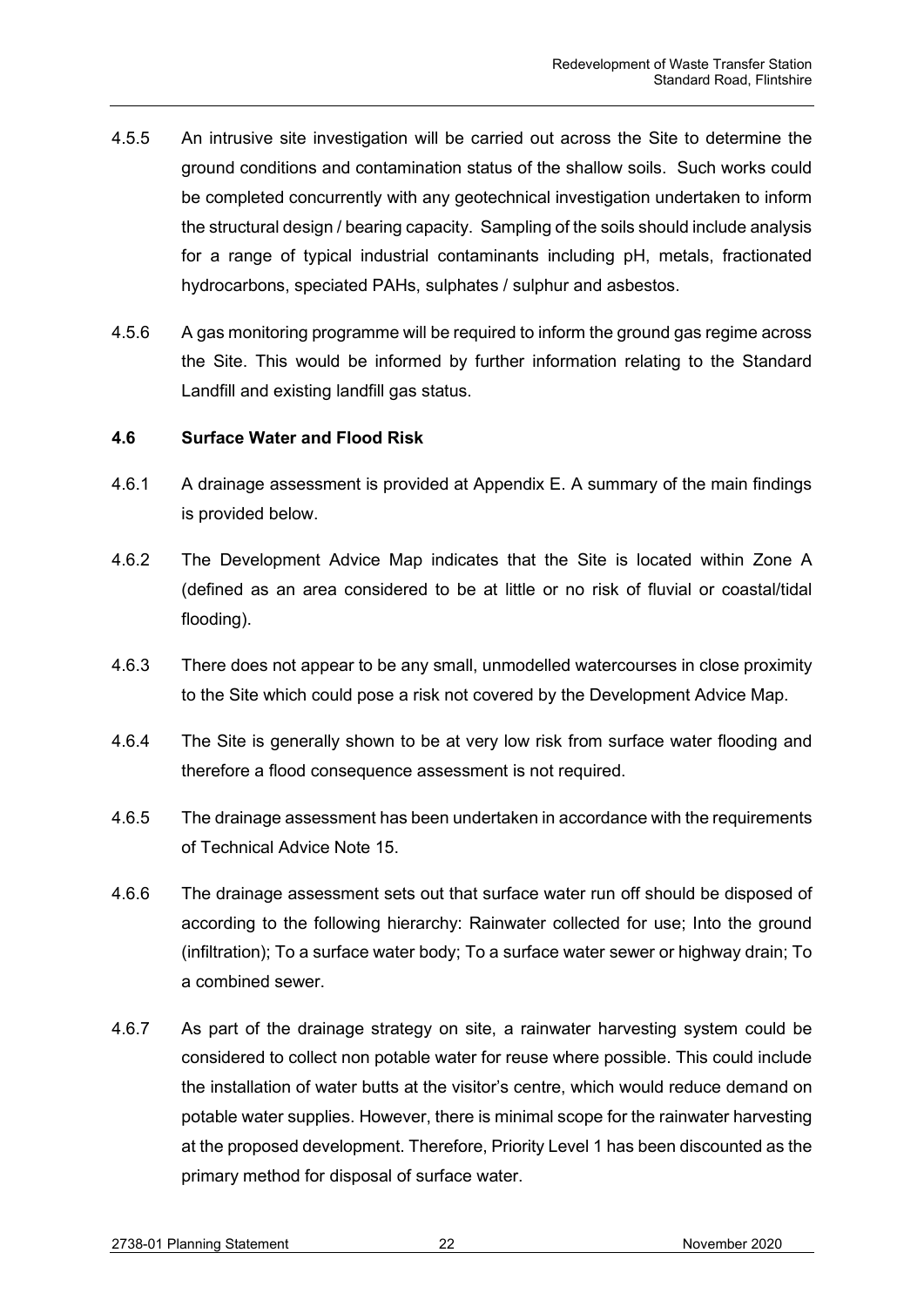- 4.6.8 The Site is underlain by soils with impeded drainage. As such the disposal of surface water via infiltration is unlikely to be feasible. Furthermore, the contamination assessment undertaken by Smith Grant indicated that the adjacent site consisted of a former colliery containing spoil and other landfill waste, which may be situated adjacent or beneath the site. Given the proposed land use and the reported ground conditions beneath the Site, it is assessed that infiltration is an unsuitable method of disposal and Priority Level 2 has been discounted.
- 4.6.9 There is no adjacent watercourse, so Priority level 3 has been discounted. It is therefore proposed to direct all surface water runoff from the redeveloped site to the 475mm diameter surface water sewer to the north east of the site i.e. Priority Level 4. No surface water drainage will discharge to the combined sewer following redevelopment.
- 4.6.10 Attenuation storage will be provided to restrict surface water runoff generated across roofs and hardstanding.
- 4.6.11 With regards to foul water, the proposed welfare and visitors centre is anticipated to have minimal increase on foul water loadings at the development. Following redevelopment, foul flows will discharge into the existing 225mm combined sewer in Standard Road.

## <span id="page-23-0"></span>**4.7 Noise and Air Quality**

- 4.7.1 All operations will be undertaken within the WTS building. The closest residential property is approximately 350 metres from the Site boundary. Site sensitivity is low, and thus the proposal is unlikely to give rise to air quality or noise effects.
- 4.7.2 Flintshire County Council Pollution Control has confirmed that given the proposed changes would result in potentially lower noise levels, a noise assessment is not required.
- 4.7.3 It is proposed that the existing noise condition attached to the operational planning permission is carried forward to the new permission.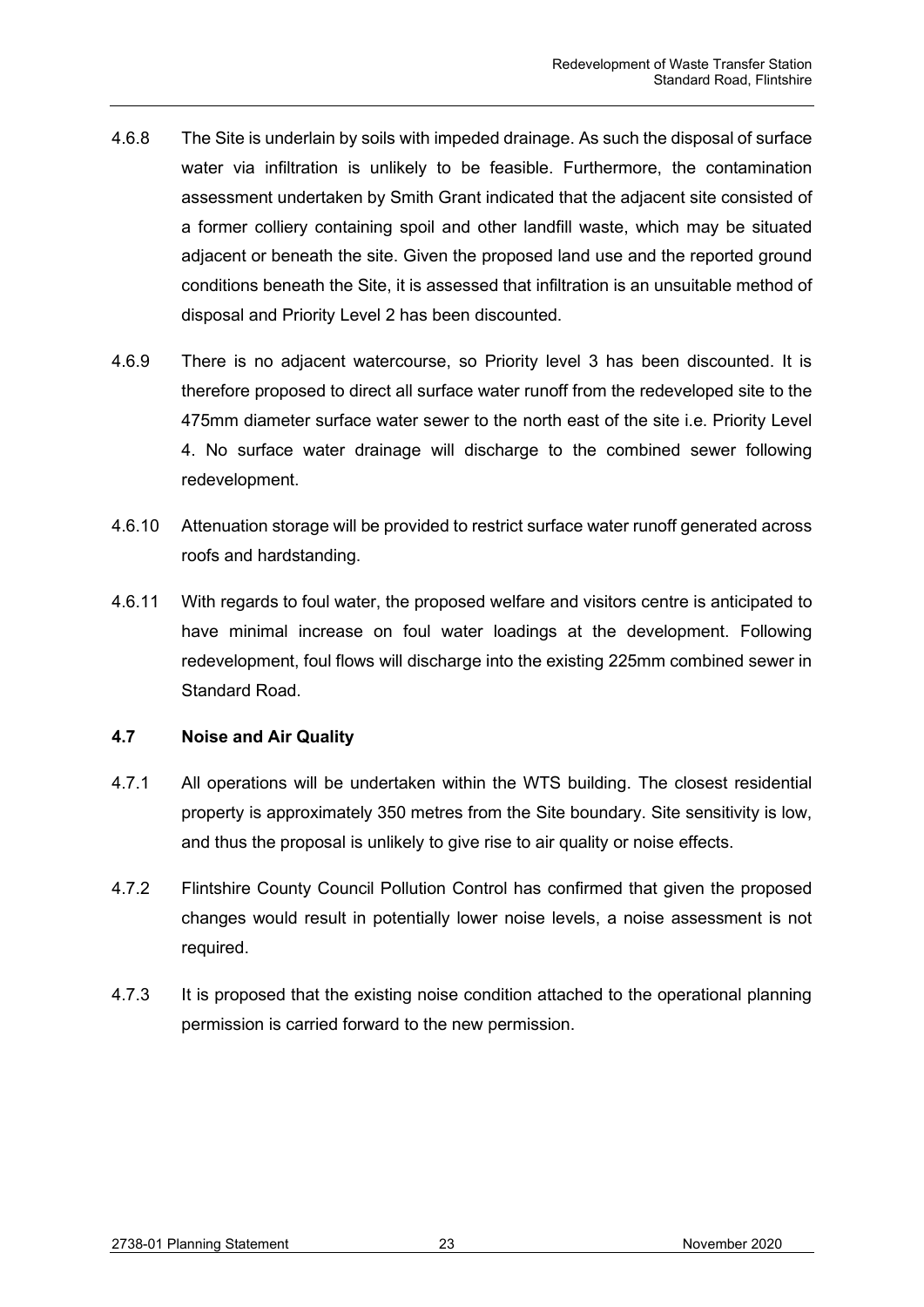## <span id="page-24-0"></span>**5.0 PLANNING POLICY**

#### <span id="page-24-1"></span>**5.1 Introduction**

- 5.1.1 Section 38(6) of the Planning and Compulsory Purchase Act (September 2004) requires that applications for planning permission be determined in accordance with the development plan unless material considerations indicate otherwise.
- 5.1.2 In the case of the Proposal the relevant development plan comprises the Unitary Development Plan (UDP), adopted by Flintshire County Council in September 2011.

## <span id="page-24-2"></span>**5.2 Appraisal**

## *Development Plan*

- 5.2.1 The Site is located within a Development Zone and Principal Employment Area (DZaPEA), where Policy EM3 will apply. Policy EM3 provides that within a DZaPEA, B1, B2 and B8 employment development will be permitted. Policy EM3 seeks to identify on the Proposals Map the areas where most employment development is likely to take place. By identifying key areas where new employment development will generally be acceptable, the Plan aims to provide a greater degree of certainty and consistency and avoid the need to identify numerous small allocations or commitments. Although the Site is not specifically identified for waste uses, it is commonly accepted that waste uses are akin to a B2 use and are acceptable in employment areas. The Proposal involves the redevelopment of an existing waste management site. Whilst Policy EM3 provides a presumption in support of employment uses within the DZaPEA it in no way prevents the continued use or redevelopment of the Site for waste uses.
- 5.2.2 Policy EWP7 'Managing Waste Sustainably' states that: *'Proposals for new waste management facilities will be rigorously tested to ensure that:*
	- *a. The facilities proposed are required to meet an identified need within the Regional Waste Plan;*
	- *b. Facilities seek to treat and/or dispose of waste as close to the generation source as practically possible;*
	- *c. The proposal considers the potential to transport waste by means other than road; and;*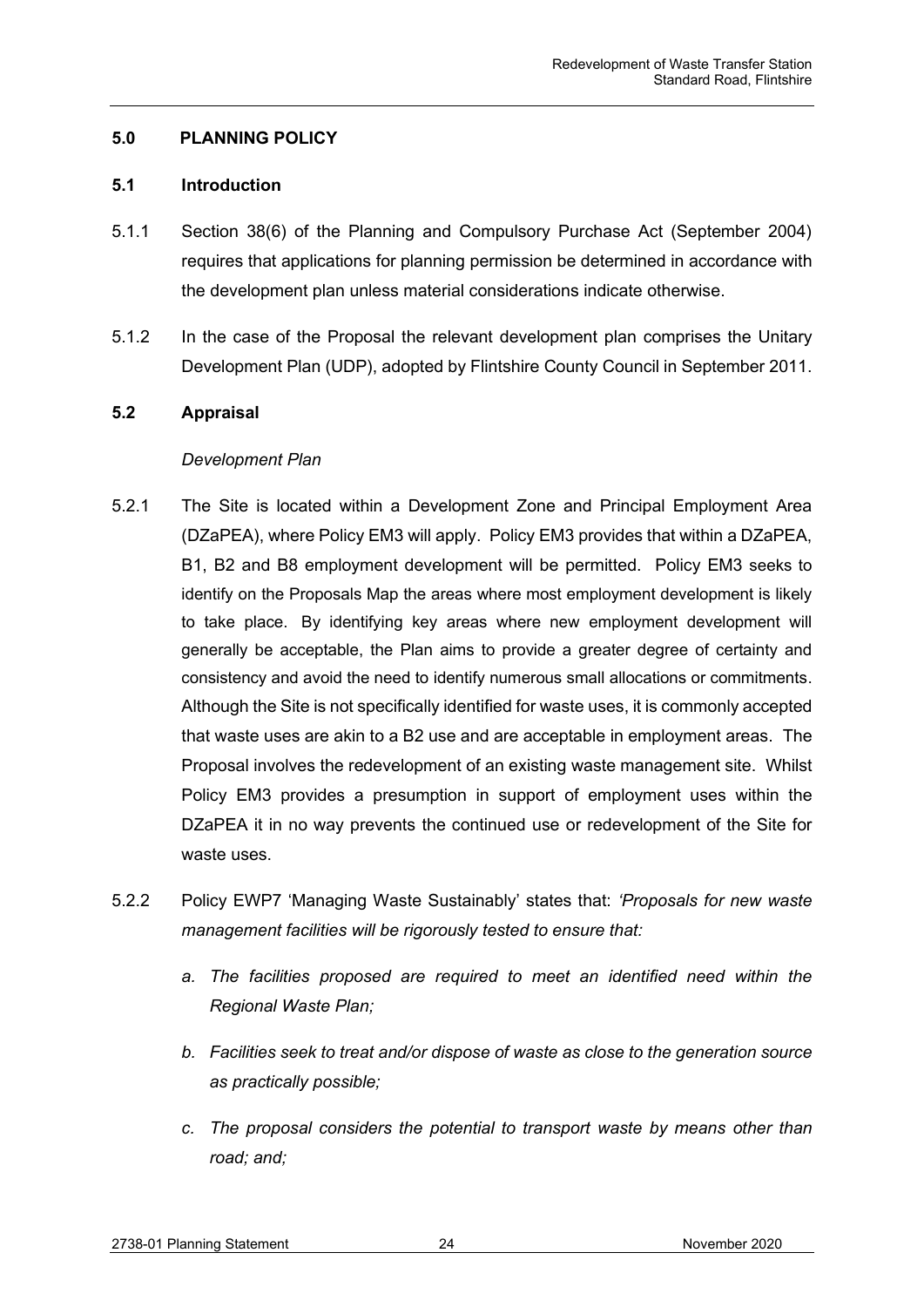- *d. Facilities should treat and/or dispose of waste using the best practicable environmental option.'*
- 5.2.3 The facility will enable kerbside collected recyclable and food waste to continue to be managed sustainably, being bulked locally and transported to processing, treatment or disposal facilities. Due to the nature of operations undertaken at the Site it will not be possible to use non road modes of transport. The facility will not treat or dispose of waste. The reasoned justification to the policy promotes the role of sustainable waste management and explains the importance for new waste management facilities to use waste appropriately, ensuring that the full potential of waste resources is optimised. Furthermore, it explains that proposals will be expected to have full regard to the waste hierarchy to demonstrate that waste is to be used in the most efficient and environmentally acceptable way. It places significant weight to the 'proximity principle' and the need to locate facilities close to the source of waste generation. The Proposal will enhance and improve operations currently undertaken at the Site.
- 5.2.4 Policy EWP8 'Control of Waste Development and Operations' provides that proposals for new waste management facilities will be permitted where they meet a number of criteria, which are summarised below:
	- The development does not have significant adverse impact on recognised features of landscape, sites of nature conservation value or archaeological importance.
	- The development does not detrimentally affect the health and amenity of neighbouring land users.
	- Measures are included to mitigate adverse impacts.
	- A detailed scheme of restoration is submitted.
	- The development does not have any significant adverse impacts on watercourses, air and soil quality and on flora and fauna.
	- The development and associated traffic does not result in unacceptable disturbance to local communities through noise, smell, vibration, smoke or air pollution.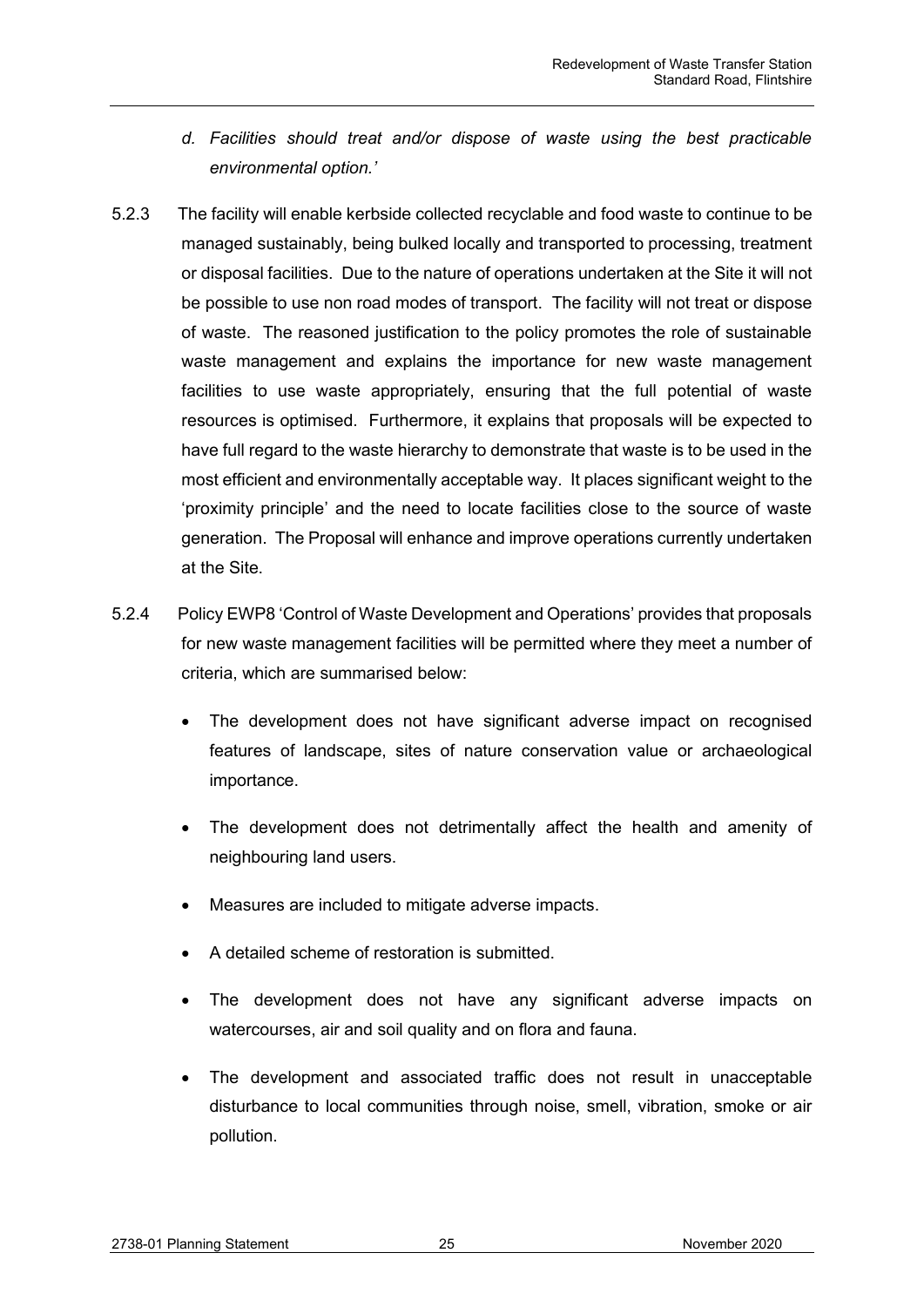- 5.2.5 The proposal accords with the criteria in Policy EWP8. The application is supported by a suite of environmental assessments which show that there will be no unacceptable environmental effects resulting from the development. The Proposal is for a permanent facility and thus a detailed scheme of final restoration is not necessary. The Proposal does however incorporate boundary landscaping. The reasoned justification to the policy explains how the policy is designed to control the location of proposals for new waste facilities. The policy explains that the first priority in managing waste should be to reduce the quantities produced and then to recycle and re-use, with landfill being the last option. It promotes the principle of the 'proximity principle' and minimising the impacts of transport. It also explains that great care should be taken to ensure that processes do not have a detrimental impact on quality of life or the environment.
- 5.2.6 Other UDP polices of relevance include:
- 5.2.7 Policy STR1 'New Development'. In accordance with the policy, the development is located within an employment area and on a suitable brownfield site. Through appropriate mitigation measures the Proposal will protect standards of residential and other amenity and will respect physical and natural environmental considerations by minimising effects to air, water or land.
- 5.2.8 Policy STR7 'Natural Environment'. The Proposal will support the policy aim of safeguarding the natural environment through developing a brownfield site which is not subject of any landscape designations, affording suitable protection to land, air and soil through appropriate mitigation measures.
- 5.2.9 Policy STR10 'Resources'. The policy seeks to make the best use of resources. Of particular relevance is the promotion of the development of brownfield land, and minimising the production, transport and disposal of resources and waste in accordance with the waste management hierarchy. The Proposal supports the aforementioned.
- 5.2.10 Policy GEN1 'General Development Considerations'. The Proposal supports this aims of the Policy by:
	- Redeveloping and modernising an existing waste management facility.
	- Not having significant adverse impacts on the built, natural or historic environments.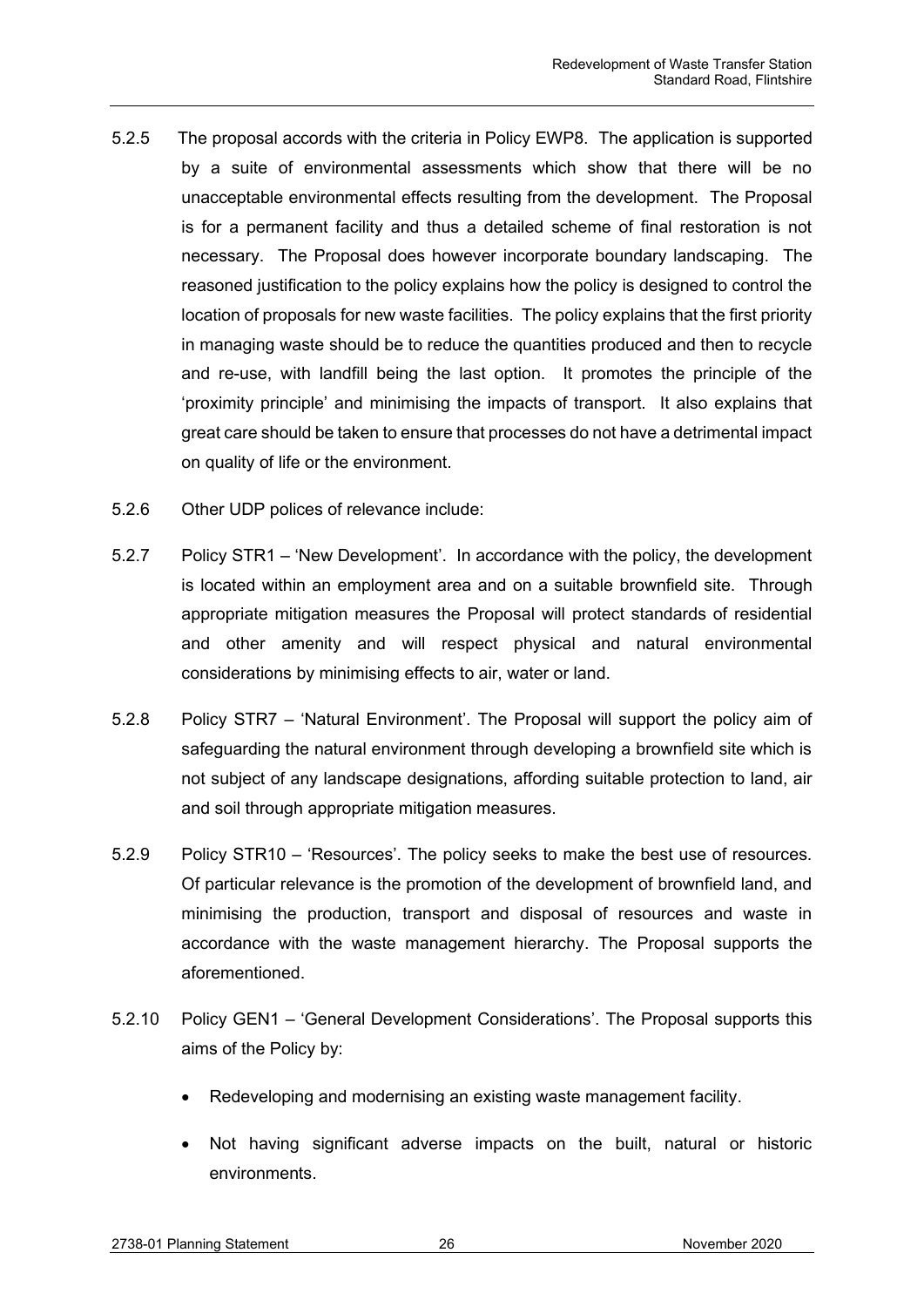- Not impacting the amenity of residents.
- Not giving rise to levels of traffic which would unacceptably affect the highway network.
- 5.2.11 Policy D1 'Design Quality, Location and Layout'. In accordance with this policy, the Proposal incorporates good standards of design. The Site is located within an industrial setting, currently in waste management use and adjacent to existing waste uses (HWRC). The Proposal is suitable for the Site and its surroundings.
- 5.2.12 Policy D4 'Lighting'. In accordance with the policy, associated lighting will be restricted to the minimum which is necessary to allow the safe operation of the facility.

## *Other Policy and Guidance*

- 5.2.13 Technical Advice Note (TAN) 21: Waste was updated in February 2014. The revisions align planning advice with overarching European and National policy of waste management and facilitate a comprehensive, flexible, integrated and adequate land use planning framework that is consistent with the direction of travel of national policy for waste management. The TAN seeks to ensure that planning policy promotes the driving of waste up the waste hierarchy, minimise impacts and realise the economic and social benefits from the management of waste.
- 5.2.14 TAN21 may be material to the decisions on individual planning applications. The guidance advises on how the planning system should contribute towards sustainable waste management and resource efficiency. The TAN, along with Planning Policy Wales, the Local Development Plan and Towards Zero Waste, taken as a whole, comprise the overall waste management plan for Wales.
- 5.2.15 A key aim of the TAN is to ensure that the right facilities are located in the right place to meet environmental, economic and social needs. Of particular relevance to the Proposal, the TAN acknowledges that transportation considerations may affect whether a proposed location is suitable and that all proposals must be environmentally acceptable.
- 5.2.16 The TAN reinforces the need to apply the waste hierarchy as a priority.
- 5.2.17 In terms of strategic planning for waste, the TAN identifies that in the short term there will be a continued need to develop more waste treatment and recovery facilities in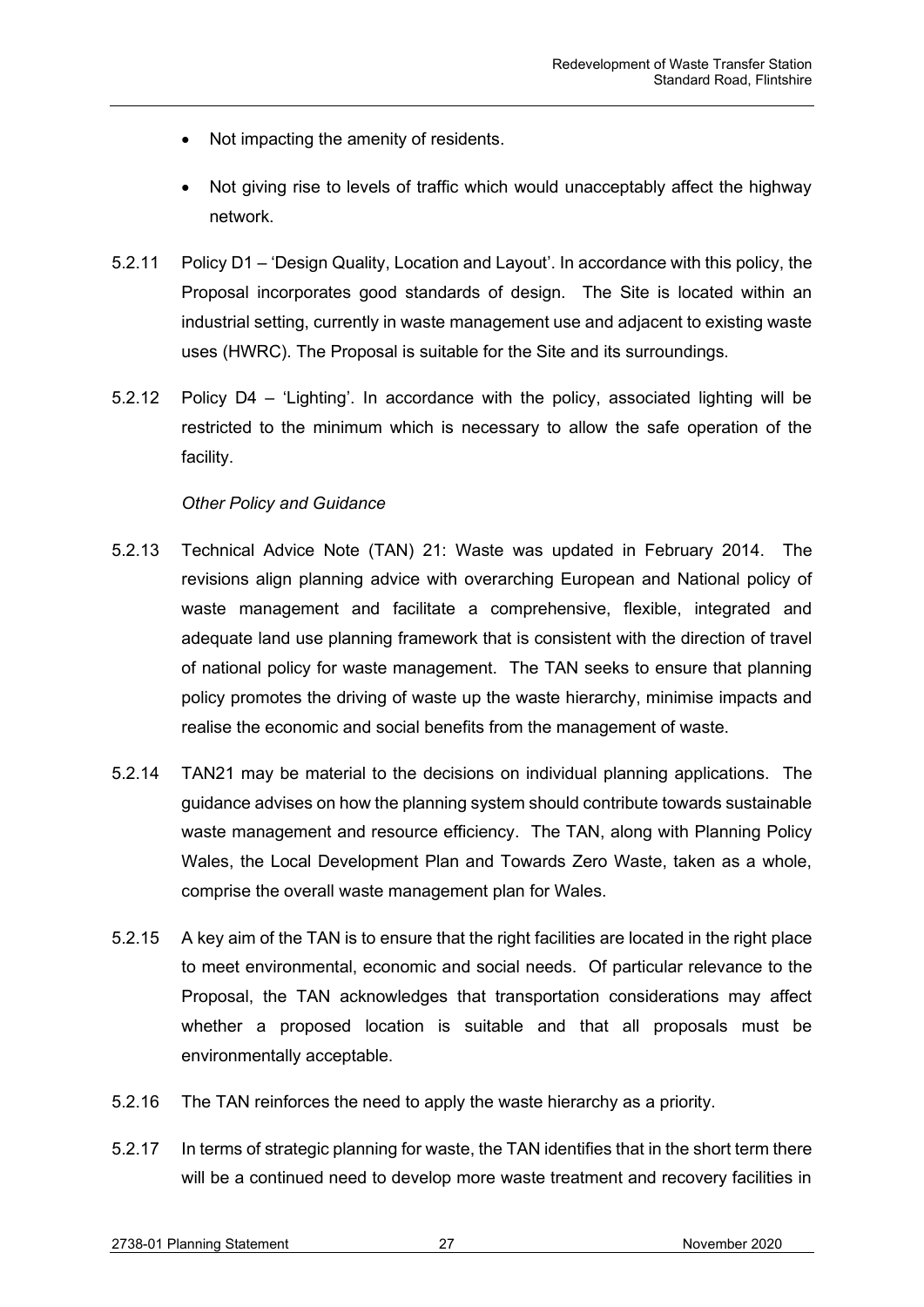order to reduce reliance on landfill and in the longer term to deliver an infrastructure network based on higher levels of reuse. It recognises that, in line with sustainability principles, there is an expectation that all areas should be prepared to accommodate infrastructure to support the development of an integrated and adequate network, including transfer stations.

- 5.2.18 The proposal will provide an improved WTS, contributing to delivering an integrated and adequate network of facilities.
- 5.2.19 In respect of locating waste management facilities, the TAN identifies that there are numerous factors that may influence the type of location. It acknowledges that new facilities might be located on: industrial areas, degraded, contaminated or derelict land and that facilities may provide good opportunities for remediating and enhancing such sites; sites previously or currently occupied by other types of waste management facilities; and on sites where the nature of existing and proposed neighbouring land uses facilitates the location of waste management facilities. It also acknowledges that new sites could be located where site infrastructure is present, there are existing transport links, or there are existing planning permissions and permits.
- 5.2.20 The proposal accords with all locational criteria set out above.
- 5.2.21 Whilst in the purest sense the Proposal is not a disposal, recovery or recycling facility, in accordance with the requirements of the TAN, a waste planning assessment proportionate to the nature, size and scale of the proposal is submitted with the application (See Appendix F).

## *Towards Zero Waste*

- 5.2.22 Towards Zero Waste is the overarching waste strategy document for Wales. It requires the Welsh Government and everyone else involved in making waste management decisions in Wales to apply the waste hierarchy as an order of priority in legislation and policy. The waste hierarchy promotes the prevention of waste as well as the reuse, recycling and recovery (e.g. energy) of waste, with disposal to landfill as the least preferred option.
- 5.2.23 Towards Zero Waste, seeks by 2025 to eliminate (as far as possible) the landfilling of waste and promotes high levels of recycling (70%).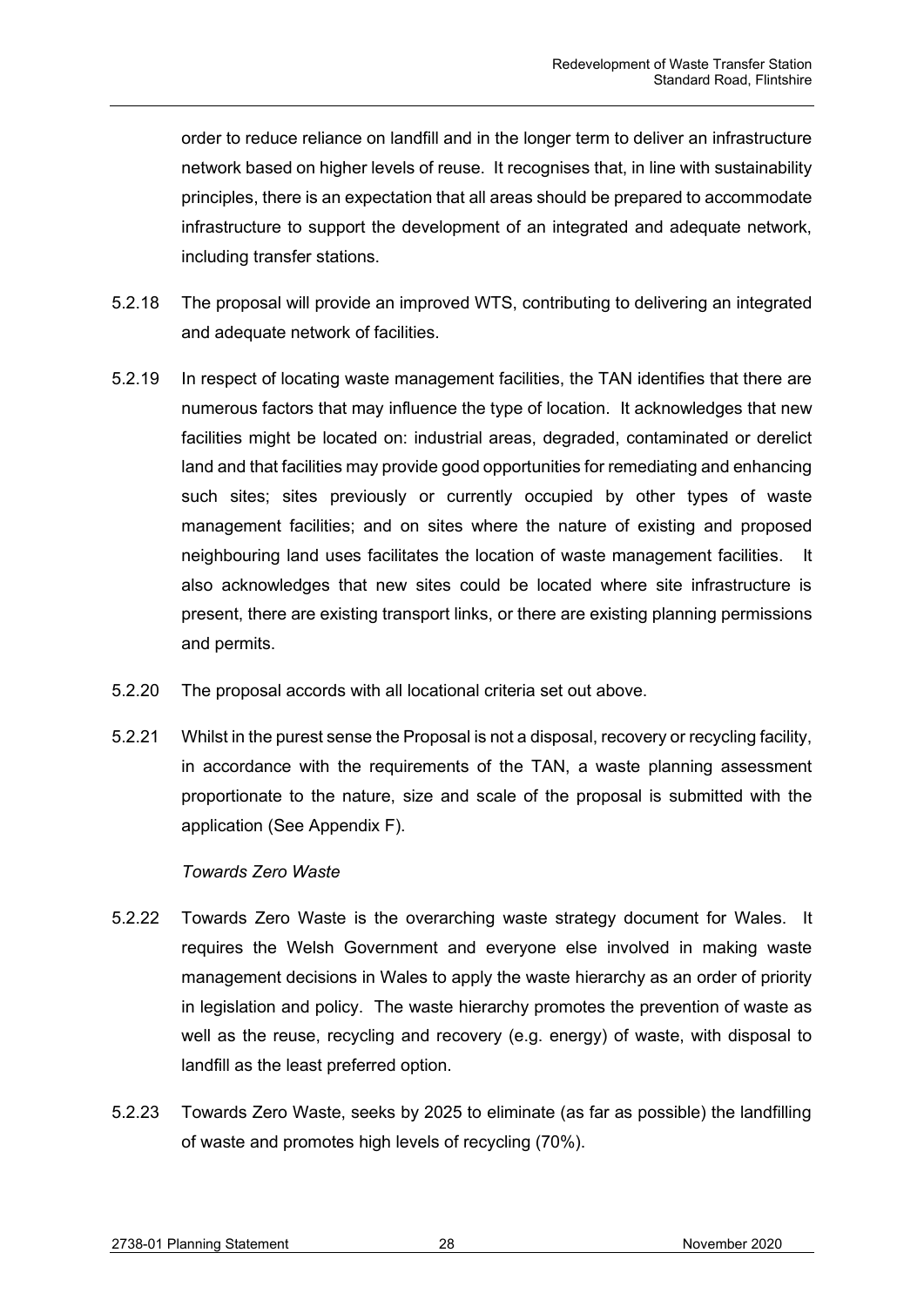# *The Infrastructure and Markets Sector Plan*

- 5.2.24 The Infrastructure and Markets Sector Plan seeks to create a sustainable approach to resource management by ensuring that a high volume of clean, recyclable material is separated at source (for example on the door step) and delivered to reprocessors (based in Wales as far as possible).
- 5.2.25 The redeveloped facility will contribute towards the provisions of The Infrastructure and Markets Sector Plan by delivering improvements and efficiencies in the collection of recyclable material and by enabling certain waste types to be bulked for future sorting, processing or treatment.

# *Planning Policy Wales (PPW) Edition 10*

- 5.2.26 The primary objective of PPW is to ensure that the planning system contributes towards the delivery of sustainable development and improves the social, economic, environmental and cultural well-being of Wales.
- 5.2.27 Paragraph 3.57 explains that adequate and efficient infrastructure, including services such as … sustainable waste management, is crucial for economic, social and environmental sustainability.
- 5.2.28 Paragraph 5.13.1 states the planning system has an important role to play in facilitating sustainable waste management by providing a framework for decision making which recognises the social, economic and environmental benefits that can be realised from the management of waste as a resource to meet the needs of society and businesses, whilst at the same time: minimising adverse environmental impacts and avoiding risks to human health; protecting areas of designated landscape and nature conservation from inappropriate development; and protecting the amenity of residents, of other land uses and users affected by existing or proposed waste management facilities.
- 5.2.29 At paragraph 5.13.4 the PPW explains that planning authorities should, in principle, be supportive of facilities which reflect the priority order of the waste hierarchy.
- 5.2.30 Paragraph 5.13.3 explicates that: *"There is likely to be a significant change in the nature and type of infrastructure needed to support a transition towards circularity of materials"* and that *"Facilities will need to support high efficiency and high quality reuse and recycling.*" Paragraph 5.13.5 lends support to proposals such as this, by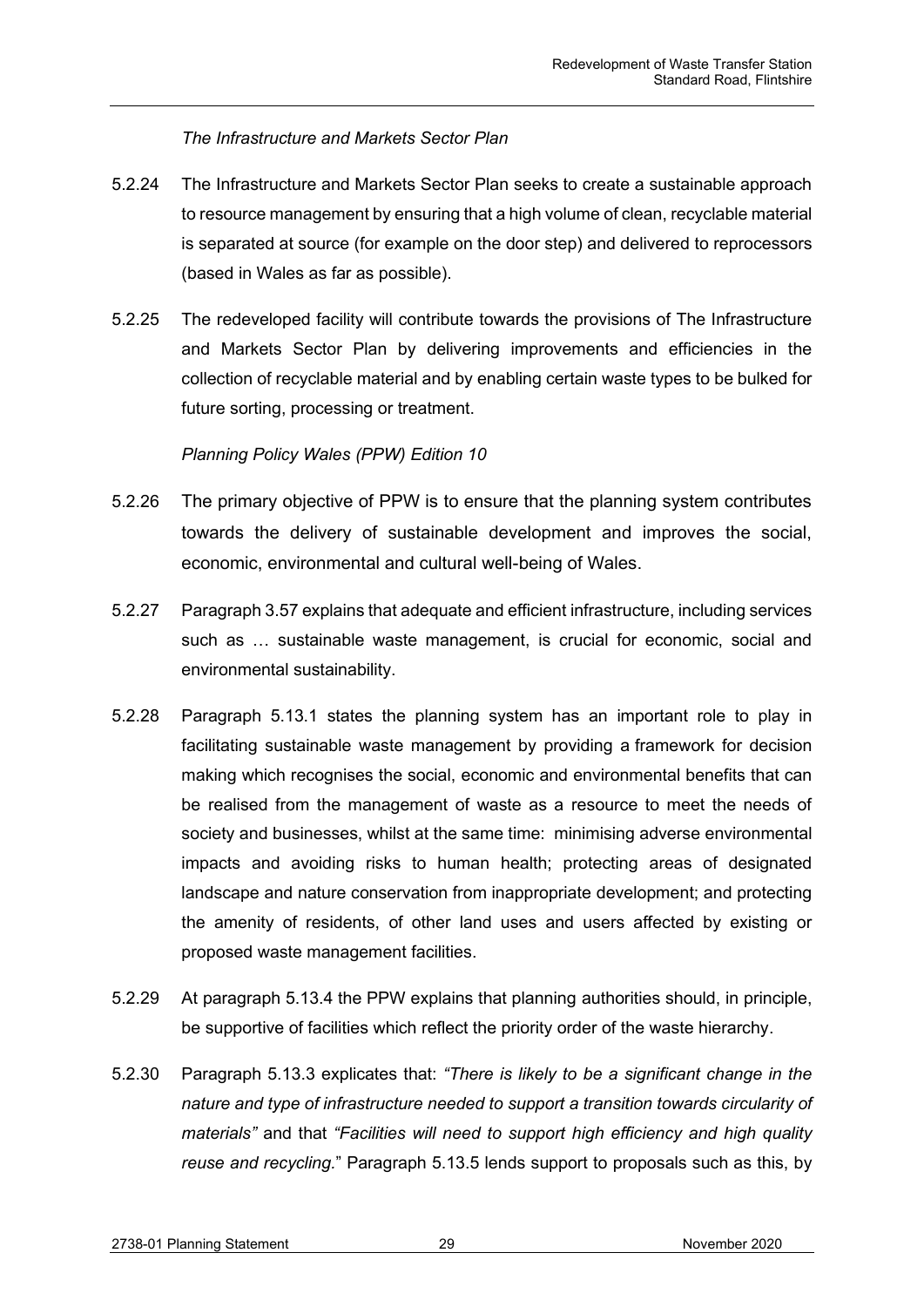stating: *"Proposals aimed at preparation for reuse and reuse facilities should be supported by planning authorities, taking into account factors associated with the deposit and collection of goods, the nature of the repairs, maintenance and treatment, the need to ensure satisfactory transport and accessibility for the deposit and collection of goods and any potential environmental and amenity implications."*

5.2.31 The Proposal will improve and modernise an existing waste management facility, ensuring that impacts are minimised and improving the management of kerbside collected waste, recovering value from the waste stream. The Proposal supports the aims of PPW.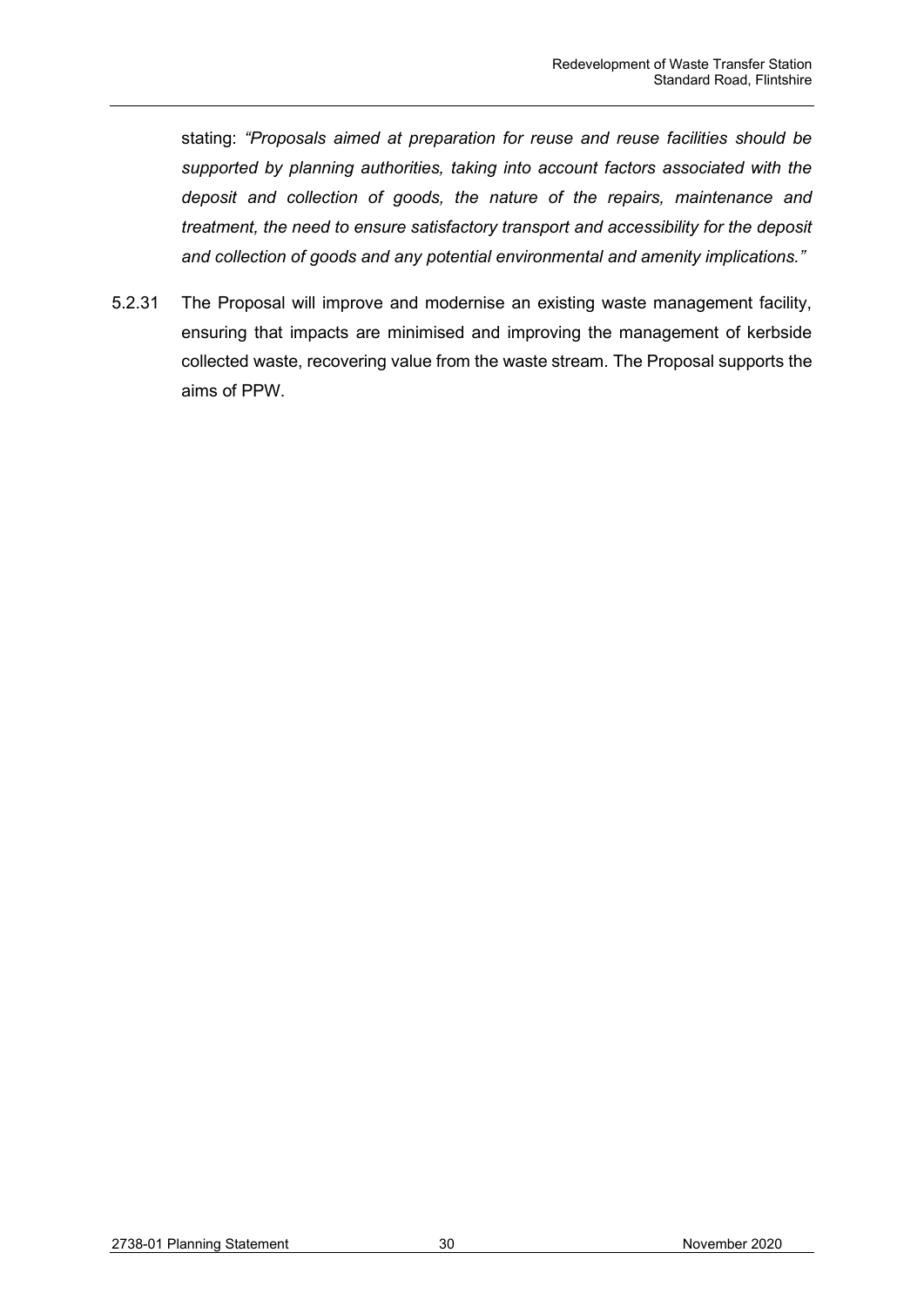# <span id="page-31-0"></span>**6.0 CONCLUSION**

- 6.1.1 The Proposal will comprise the demolition of an existing WTS and replacement with a larger, modern WTS (including a visitor and welfare facility), associated development and a vehicle charging station. Standard Road and Globe Way will be rearranged to accommodate the larger unit and provide better vehicular access and circulation.
- 6.1.2 There will be no change to the principal waste operations undertaken at the Site. The WTS is currently used for bulking and baling of dry recyclable materials, and bulking of bagged food waste, which are collected at the kerbside. The Site processes waste from Monday to Saturday, with baling and waste collections taking place throughout the week.
- 6.1.3 The materials are separated and loaded onto specialised vehicles at the kerbside. Material is then brought to the WTS where each waste stream is tipped into individual bays. From there, the waste is either bulked into large skips to be sent for processing at another site or are placed through baling equipment to increase the payload for onward transportation.
- 6.1.4 There are several benefits with the Proposal, which can be summarised as:
	- Enabling all waste to be managed within a purpose designed building. Currently plastic and glass are stored and processed in the open yard areas.
	- Providing improved waste sorting and baling arrangements.
	- Providing futureproofing for the WTS, allowing a 10% increased throughput should this be required to support the sustainable management of kerbside collected waste.
	- Delivering safer and more efficient operations at the Site.
	- Improving vehicular circulation in and around the Site, with separate points of access and egress for vehicles depositing waste and articulated vehicles collecting bulked waste.
	- Providing a visitor and education facility within the WTS building for school and residents groups, increasing local awareness of sustainable waste management.